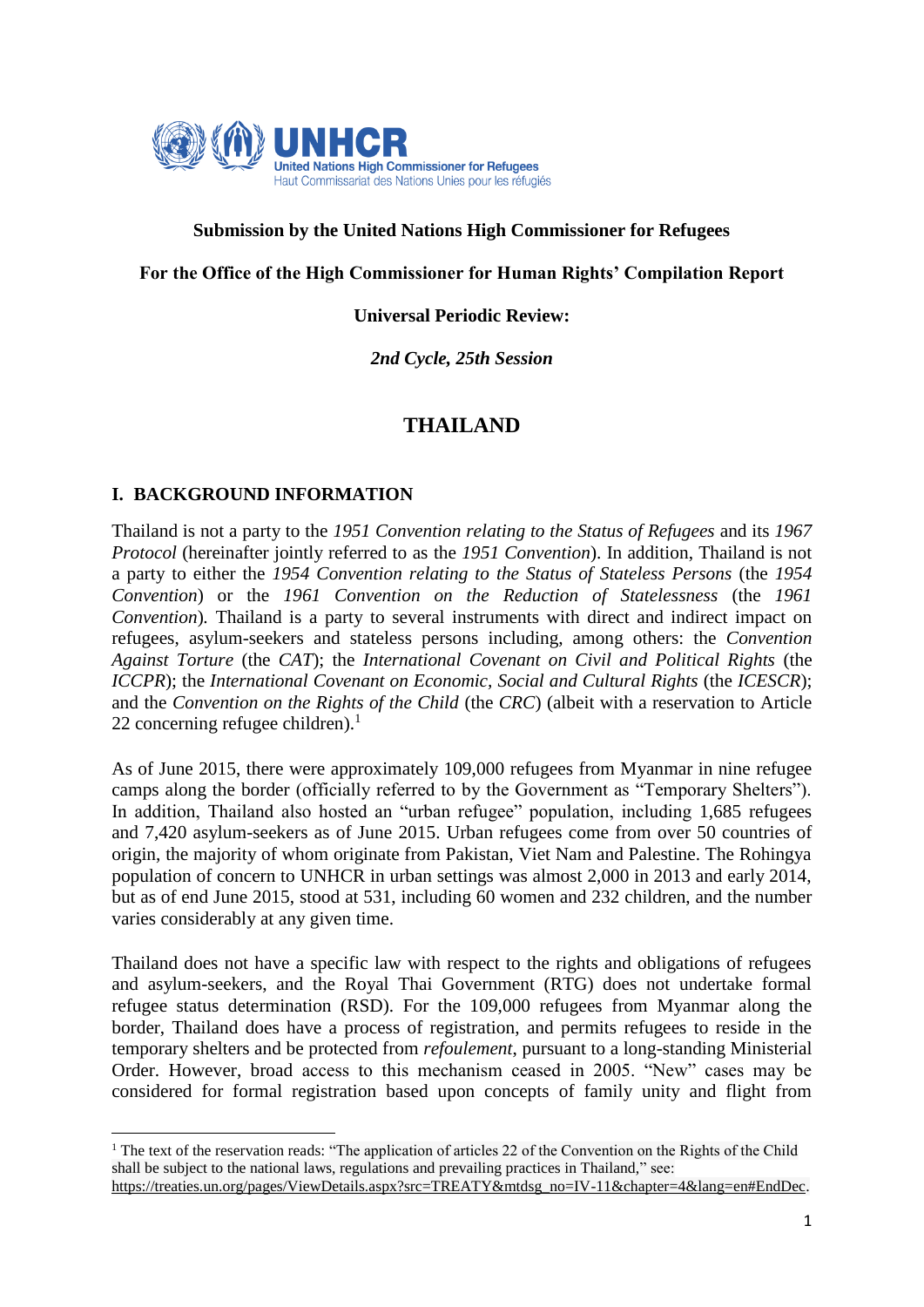immediate conflict. UNHCR's mandate RSD<sup>2</sup> for urban asylum-seekers is "tolerated," primarily as a necessary prerequisite for resettlement to a third country, which is generally the only solution available for refugees, particularly the urban and Rohingya populations given the absence of a legal protection framework. The current *1979 Immigration Act* does not distinguish between refugees and asylum-seekers on the one hand and "illegal aliens" on the other. The *1979 Immigration Act* imposes criminal penalties for illegal entry/stay by refugees and asylum-seekers, and provides for arrest and detention in Immigration Detention Centres (IDCs), without periodic judicial review. In some cases, the detention lasts years owing to an inability to return home and a lack of resettlement opportunities (see Issue 3 below).

The "illegal status" of urban refugees and asylum-seekers and subsequent lack of access to legal employment creates a heightened risk of exploitation and abuse.<sup>3</sup> The absence of an overall legal framework for such persons means that they are effectively denied enjoyment of many basic rights, as noted by the Committee on Economic, Social and Cultural Rights in the 2015 *Concluding Observations* on Thailand. <sup>4</sup> Furthermore, refugees from Myanmar who are permitted by long-standing Ministerial action to remain in "Temporary Shelters" in border areas (many of whom have been in Thailand for 10 to 30 years), are subject to both work and movement restrictions. While a party to the *CAT*, Thailand has no formal screening mechanism to ensure *non-refoulement*, although there are reports of draft legislation to "domesticate" the *CAT*. While generally, if apprehended when already in the territory (as opposed to at a border entry point), persons of concern are not *refouled*, there have been numerous cases of *refoulement* recorded from 2012 to date (see Issue 2 below).

There are, however, certain provisions of various laws that can, potentially, benefit urban refugees and asylum-seekers despite their lack of legal status, as well as Ministerial actions and other Government policies that permit (or can permit without revision of existing Thai law) certain groups of refugees to remain in the country, albeit with restrictions. For example, Rohingya persons are, at least informally, subject to an as yet unwritten "temporary protection" regime, which tolerates their stay while UNHCR seeks solutions. They do not, however, enjoy basic rights, such as the right to work. Rohingya men are typically detained in IDCs, while in some cases women and children may be assigned to less restrictive Ministry of Social Development and Human Security (MSDHS) shelters. Of the 531 Rohingya persons of concern to UNHCR in urban settings in Thailand as of June 2015, 176 were held in IDCs (including boys 15 and over) and the remainder in MSDHS shelters and other facilities. All Rohingya persons are considered by UNHCR for rapid RSD and resettlement processing, but the population varies depending on migration flows, informal deportations and "escapes." Many are primarily interested in reaching Malaysia and most are subject to financial extortion/exploitation and kidnapping in the course of being "smuggled" (or trafficked) to Malaysia. Some have been determined to be victims of trafficking, in theory entitling them to temporary stay and work permits, as well as non-detention, under the *Anti-Trafficking in Persons Act* (the *ATPA*), although consistent application of this well-drafted Thai law has been a challenge.

1

<sup>2</sup> Mandate refugees are recognized as refugees by UNHCR acting under the authority of its *Statute* and relevant UN General Assembly resolutions. Mandate status is especially significant in States that are not parties to the *1951 Convention* or its *1967 Protocol*.

<sup>&</sup>lt;sup>3</sup> Refugees from Myanmar along the border do not have the right to work and are restricted in their movements, although passes and permissions may be obtained.

<sup>4</sup> Committee on Economic, Social and Cultural Rights, Concluding Observations, 19 June 2015, E/C.12/THA/CO/1-2, para. 15, available at:

[http://tbinternet.ohchr.org/\\_layouts/treatybodyexternal/SessionDetails1.aspx?SessionID=967&Lang=en.](http://tbinternet.ohchr.org/_layouts/treatybodyexternal/SessionDetails1.aspx?SessionID=967&Lang=en)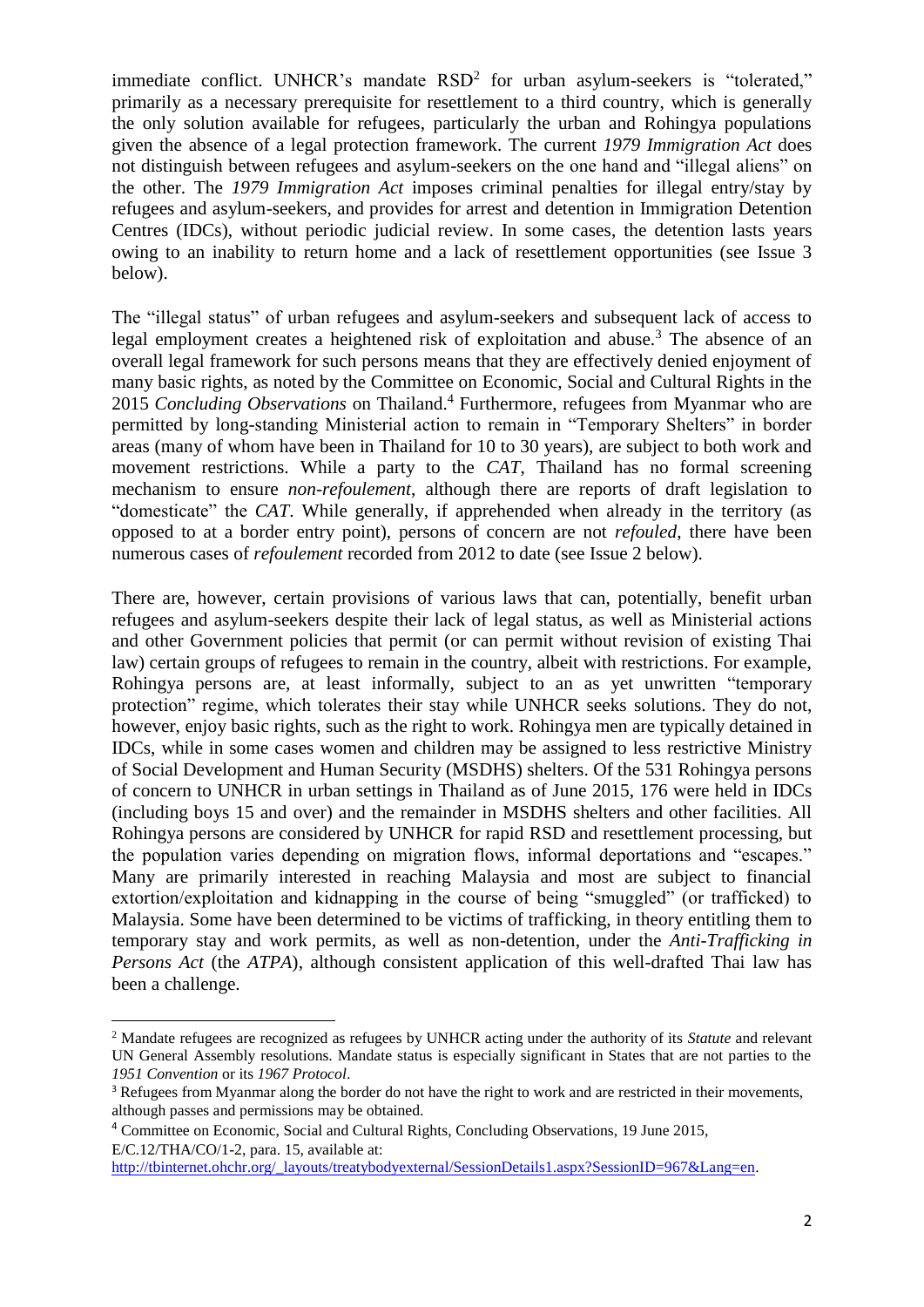In December 2011, the RTG officially reported some 506,197 persons considered stateless. These are primarily persons with long physical links to Thailand and since 2005, Thailand has had a policy framework to regularize their status and there is strong political will to see the policy implemented.<sup>5</sup> It is believed, therefore, that this number has reduced but a new official number has not, as of August 2015, been released. UNHCR applauds the efforts of the RTG in these regards and looks forward to significantly increased efforts to further reduce statelessness within the framework of the policy. In addition to these persons, there are other categories of stateless persons or persons at risk of statelessness including, for example, foundling children and others of uncertain nationality.

In July 2014, a coup d'état replaced the elected Government after months of sometimes violent civil unrest. While the situation "on the streets" is largely calm, it remains unpredictable as to impacts on longer term policy relevant to persons of concern. Generally, overall economic conditions are challenging, although progress on ASEAN "integration" continues. Thailand has significantly increased efforts to combat human trafficking over the last year, including through increased identification and non-detention of victims. Efforts to address irregular labour migration have included the implementation of a well-received Migrant Worker Scheme, which has resulted in the regularization of some 1.6 million persons from Cambodia, Lao People's Democratic Republic (Lao PDR) and Myanmar. This scheme could potentially benefit some persons of concern to UNHCR in terms of access to at least a temporary legal status in Thailand.

# **II. ACHIEVEMENTS AND POSITIVE DEVELOPMENTS**

# **Positive developments linked to 1st cycle UPR recommendations**

#### **Trafficking**

**Linked to 1st cycle UPR recommendations 88.1, 88.2, 88.44, 88.45, 88.46, 88.47, 88.48, 88.49, 88.50, 88.51, 88.52 and 88.53 [see Annex for text of these recommendations].**

In relation to these 1st cycle UPR recommendations calling for improvement in the human trafficking situation, UNHCR welcomes the increased application of the *ATPA,* particularly in the context of Rohingya populations. Approximately half of the Rohingya population known to UNHCR have been recognized by RTG as victims of trafficking. Nevertheless, UNHCR still hopes to see a broader and more systematic application of the *ATPA*. In particular, the analytical decision-making process remains in many instances unclear, such that it is difficult to assess why in one case a person is recognized as a victim of trafficking, while in a very similar case another person is not so recognized. Moreover, the process for accessing associated social protections (temporary stay and/or work permits) are not well systematized and UNHCR is not currently aware of any cases where persons of concern to UNHCR who have been determined to be victims of trafficking have actually been issued such temporary permits, although some have benefited from an informal relaxation of deportation provisions and all persons determined to be victims of trafficking are permitted to stay in MSDHS shelters as opposed to IDCs.

It should be noted that the majority of asylum-seekers enter Thailand irregularly through networks of smugglers and in some instances can be characterized as being victims of trafficking. In particular in Rohingya cases, persons "smuggled" are detoured prior to their

**<sup>.</sup>** <sup>5</sup> See: *2005 National Strategy for Solving Problems Concerning Legal Status and Exclusion from Receiving Fundamental Rights of Non-Thai Individuals in Thailand.*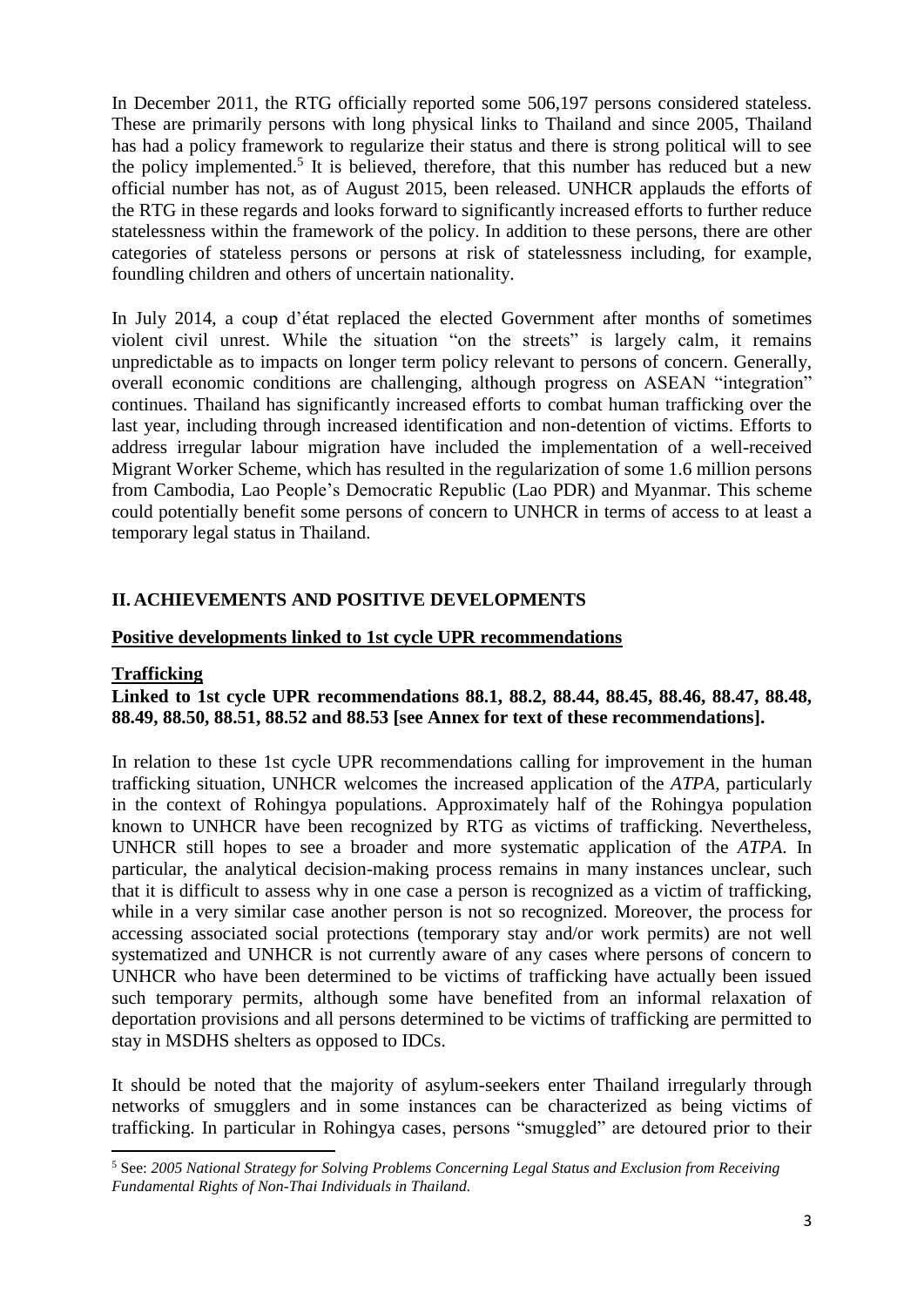final destination, and essentially held captive (kidnapped) by smugglers until they pay additional sums of money (extortion). Lack of legal status and lack of legal access to rights in Thailand also put such persons at greater risk of being exploited by smugglers and traffickers as they seek alternatives, also thereby actually increasing the activities of smugglers and traffickers and associated corruption. These risks may make many refugees and asylumseekers, especially Rohingya persons of concern, eligible for protections under the *ATPA.*  The *ATPA* has provisions for issuance of temporary stay/work permits and access to various basic services (health, education, etc.) for persons determined to be victims of trafficking. Broader application of the *ATPA* would thus lead to more regular access to legal status and rights, such as the right to work, which is not otherwise available to refugees and asylumseekers *per se.* 

Accordingly, use of the *ATPA* as a protection tool that may benefit refugees and asylumseekers in Thailand, especially Rohingya persons of concern, is welcome and should be further enhanced. Emphasis on consistency of analysis in the determination process should be stressed, as was also recently recommended by the Committee on Economic, Social and Cultural Rights.<sup>6</sup> Improved/streamlined processes and timely access to the associated social protections (especially temporary stay/work permits) should also be prioritized by the Government. Consideration should be given to use of the *ATPA* as a "model" for a specific, formal Temporary Protection Framework for Rohingya persons (as already proposed by UNHCR Thailand), but may also be used to guide the creation of an overall temporary protection framework for all urban refugees and asylum-seekers in Thailand (as also already proposed by UNHCR Thailand).

#### **Additional achievements and positive developments**

**.** 

Thailand should be congratulated for continuing to provide protection to the refugees from Myanmar in the nine temporary shelters along the border – one of the world's longest standing refugee situations. In this regard, UNHCR notes with great appreciation the collaboration with the RTG on completing a "joint verification" exercise (including both "registered" and "unregistered") of persons residing within the nine temporary shelters. UNHCR also notes the positive developments in Myanmar and the strong collaboration with RTG on assessing possibilities for durable solutions, including voluntary repatriation in safety and dignity in line with international standards, of which the verification is among the key elements.

UNHCR wishes to note that the *2014 Health Policy Announcement*, while yet to be enshrined in a formal *Cabinet Resolution* or official policy, represents an important step toward ensuring access to health for all persons, irrespective of legal status or nationality, based upon

<sup>6</sup> "While noting the measures taken to combat trafficking in persons, the Committee is concerned at the persistence of trafficking in persons, including women and children, for purposes of sexual exploitation and forced labour in the State party. The Committee is particularly concerned at the limited identification of victims of trafficking by law enforcement officers (art. 10). The Committee recommends that the State party intensify its efforts to prevent and combat human trafficking, including of women and children, for purposes of sexual exploitation and forced labour, inter alia, by ensuring adequate training of law enforcement officers and the judiciary, with a view to improving early identification of victims*.* In that regard, the Committee calls on the State party to fully implement the recommendations of the Special Rapporteur on trafficking in persons, especially women and children, contained in the report of her mission to Thailand (A/HRC/20/18/Add.2)." Committee on Economic, Social and Cultural Rights: *Concluding Observations on Thailand*, 19 June 2015,  $E/c.12/THA/CO/1-2$ , para. 26, available at: [http://tbinternet.ohchr.org/\\_layouts/treatybodyexternal/SessionDetails1.aspx?SessionID=967&Lang=en.](http://tbinternet.ohchr.org/_layouts/treatybodyexternal/SessionDetails1.aspx?SessionID=967&Lang=en)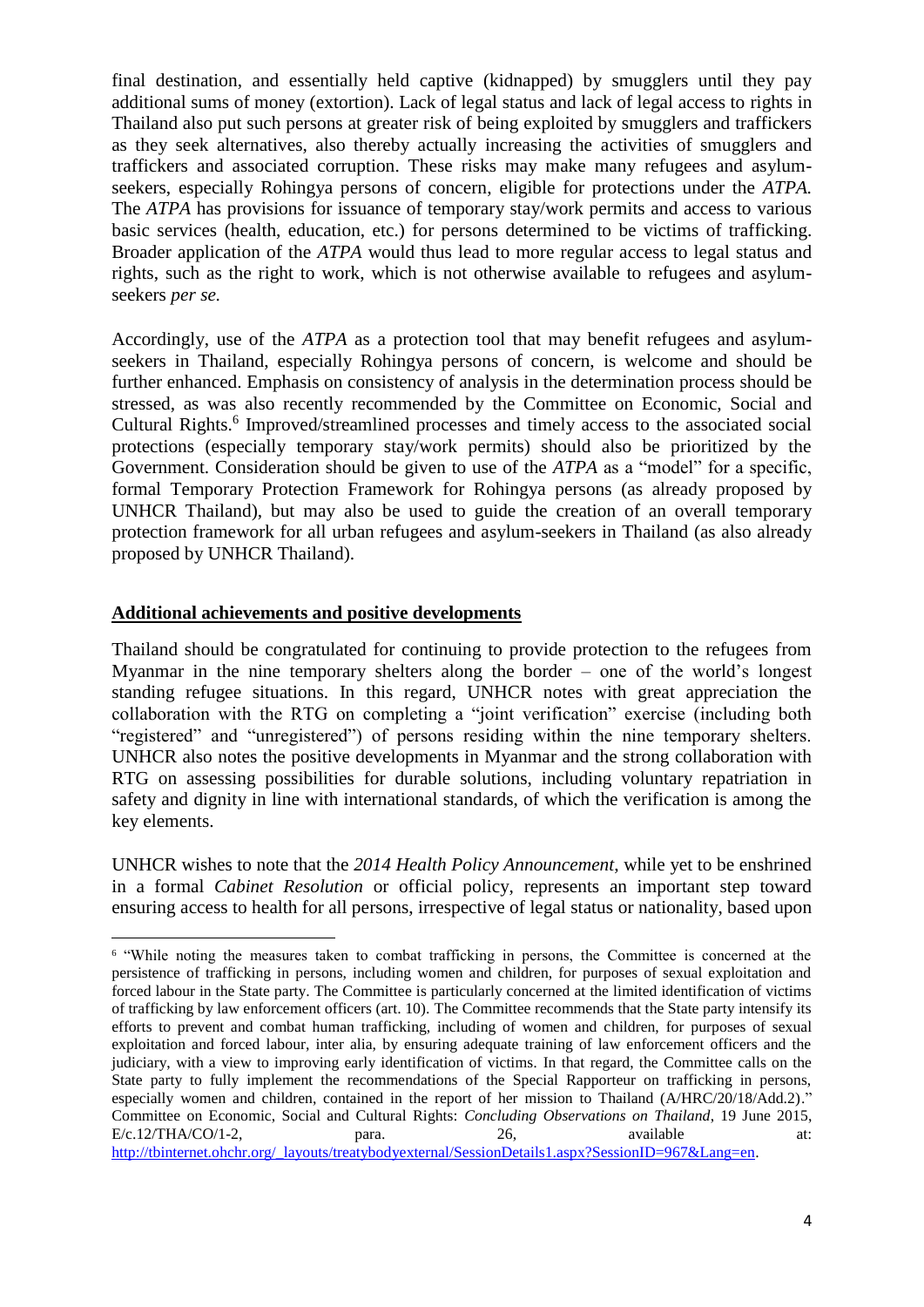public health principles. The *Announcement* is not limited to nationals but it remains unclear whether refugees and asylum-seekers will also benefit. A move earlier in 2014 to enroll some refugees and asylum-seekers in the health insurance scheme for migrant workers was initially permitted on the occasion of the opening of the scheme to unregistered migrants. However, this decision was later reversed and the scheme was narrowed to only cover migrants from three neighbouring nationalities (namely, Cambodian, Myanmar and Laotian). Persons in detention have some access to health care, childcare and other services, but access and services vary from location to location. While commending the announcement of a *10 Point Policy* by the Public Health Minister in September 2014, which seeks to, *inter alia*, strengthen health services systems to be widely accessible by all people in Thailand, in line with Article 12 of the *ICESCR*, we wish to further encourage Thailand to pursue this policy announcement formally, and to guarantee access to health care for refugees and asylumseekers.

Thailand's overall efforts at "regularization" of irregular migrants from Cambodia, Myanmar and Lao PDR (and potentially for Viet Nam, which is currently under consideration) should be welcomed. As a result, from July 2014 until the present, some 1.6 million migrant workers who contribute significantly to Thailand's economy and who were previously considered "illegal" have obtained work/stay permits and also have access to, *inter alia*, health insurance. These efforts underscore the importance of having safe and effective labour migration schemes (both domestically and regionally) and also suggest a possible way forward for dealing with the "legal gap" related to persons in need of international protection. The success of the RTG in formulating and implementing policy measures to regularize 1.6 million migrant workers demonstrates the existence of ample capacity to do the same for a mere 9,500 urban refugees and asylum-seekers. UNHCR Thailand has proposed in writing a way forward both in terms of existing Thai law, as part of having a systematic *CAT*  "screening" mechanism to prevent *refoulement*, and/or as part of a new policy or law.

#### **III. KEY PROTECTION ISSUES, CHALLENGES AND RECOMMENDATIONS**

#### **Challenges linked to outstanding 1st cycle UPR recommendations**

#### **Issue 1: Lack of a national legal and institutional framework for refugee protection**

**Linked to 1st cycle UPR recommendations 89.5, 89.15, 89.16 and 89.70 (calling for accession to the** *1951 Convention***) and to recommendations 89.66, 89.69 and 89.72 (calling for the protection of refugees' and asylum-seekers' rights in Thailand) [see Annex for text of these recommendations].**

UNHCR wishes to note that the lack of a national legal and institutional framework on international protection has continued to place refugees and asylum-seekers in Thailand in a precarious situation as they are at heightened risk of violations of their basic rights. In this respect, it should be noted that owing to the relative ease of obtaining visas and visa on arrival and given Thailand's status as a popular tourist destination, with hundreds of international flights arriving each week, Thailand is always likely to receive persons in need of international protection. Therefore, Thailand should have some process to address these needs in a responsible and humanitarian fashion, especially as Thailand emerges as an upper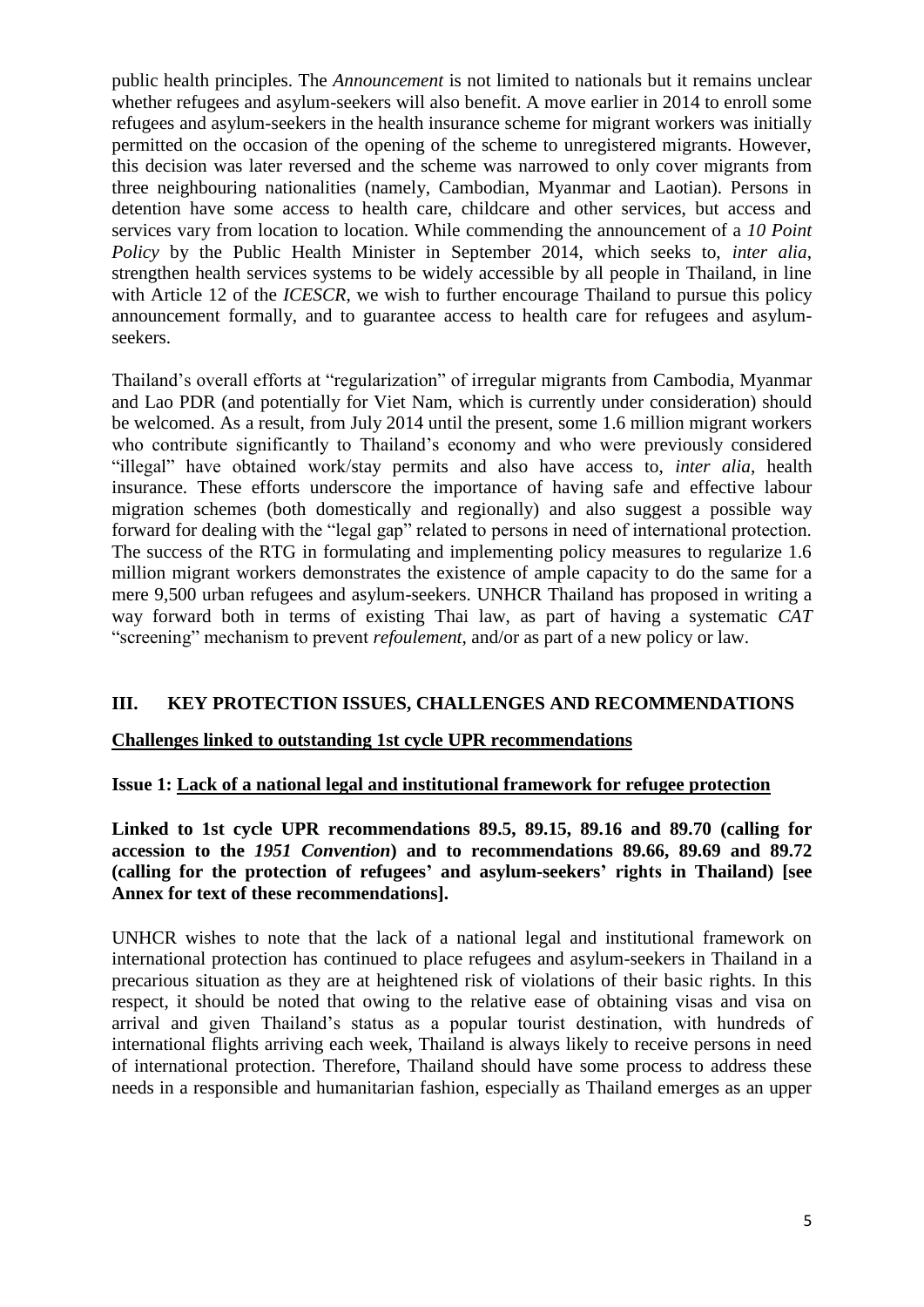middle-income country and a leader in ASEAN, whose *Human Rights Declaration* also includes the right to seek asylum. $<sup>7</sup>$ </sup>

UNHCR takes note, in these respects, of the concerns set forth by the Committee on Economic, Social and Cultural Rights during its 55th Session on the continued "…absence of an overall legal framework protecting the rights of asylum-seekers and refugees and lack of a formal national refugee status determination procedure, which hinders the full enjoyment …" of rights under the *ICESCR*, as well as the Committee's recommendation to "…adapt its legal framework with a view to ensuring due protection of asylum-seekers and refugees..."<sup>8</sup>.

Thailand agreed during the 1st cycle UPR to study the possible accession to the *1951 Convention*, <sup>9</sup> which would build upon achievements that Thailand has already made in the area of human rights. By formalizing the right to seek and enjoy asylum, accession to the *1951 Convention* and the establishment of a national legal framework would serve to considerably enhance the protection and well-being of the growing number of asylum-seekers and refugees in the country. The initiative would also be in line with Thailand's continued efforts and pledges to address and ensure formally and informally the rights of refugees, asylum-seekers, stateless persons and persons at risk of statelessness, and in particular ongoing efforts to implement related elements of the *2005 National Strategy for Solving Problems Concerning Legal Status and Exclusion from Receiving Fundamental Rights of Non-Thai Individuals in Thailand* and the *2012 Amended National Strategy on the Administration of Rights and Personal Legal Status of Persons.*

Furthermore, Thailand maintains a reservation with respect to Article 22 of the *CRC*, (related to refugee and asylum-seeking children), such that the Government generally, although perhaps not correctly or formally, considers that refugee and asylum-seeking children are not covered by the *CRC* and key provisions of the *2003 Child Protection Act* (the *CPA*). Withdrawal of Thailand's reservation to Article 22 of the *CRC* would ensure enjoyment of basic rights for children, irrespective of their legal status, including, *inter alia*, the full range of economic, cultural and social rights set forth in Thailand's comprehensive *CPA.* Being a leader in the ASEAN region, the Government of Thailand would be setting a vital example for other States through acknowledging the importance of upholding the human rights standards embodied in the abovementioned international instruments.

# **Recommendations:**

**.** 

UNHCR recommends that the Government of Thailand:

- a. Accede to the *1951 Convention relating to the Status of Refugees* and its *1967 Protocol* and/or adapt its domestic legal framework and/or immigration policy in order to ensure legal protection for refugees and asylum-seekers, whether through:
	- 1) adoption of a national refugee law;
	- 2) appropriate amendments to the *1979 Immigration Act*; or

<sup>7</sup> Association of Southeast Asian Nations (ASEAN),*ASEAN Human Rights Declaration*, 18 November 2012, para. 16, available at: [http://www.refworld.org/docid/50c9fea82.html.](http://www.refworld.org/docid/50c9fea82.html)

<sup>8</sup> Committee on Economic, Social and Cultural Rights, *Concluding Observations on Thailand,* 19 June 2015, E/c.12/THA/CO/1-2 (unedited advanced version), paras. 15-16, available at: [http://tbinternet.ohchr.org/\\_layouts/treatybodyexternal/SessionDetails1.aspx?SessionID=967&Lang=en.](http://tbinternet.ohchr.org/_layouts/treatybodyexternal/SessionDetails1.aspx?SessionID=967&Lang=en)

<sup>&</sup>lt;sup>9</sup> "Thailand will consider the possibility of becoming a Party to the 1951 Convention relating to the Status of Refugees and its 1967 Protocol. However, we are unable to accept recommendations for us to become a Party to the said instruments at this time, which will prejudge the outcome of the consideration process..." Addendum replies to recommendations 89.15 and 89.16, Addendum, A/HRC/19/8/Add.1, 6 March 2012, available at: [http://www.ohchr.org/EN/HRBodies/UPR/PAGES/THSession12.aspx.](http://www.ohchr.org/EN/HRBodies/UPR/PAGES/THSession12.aspx)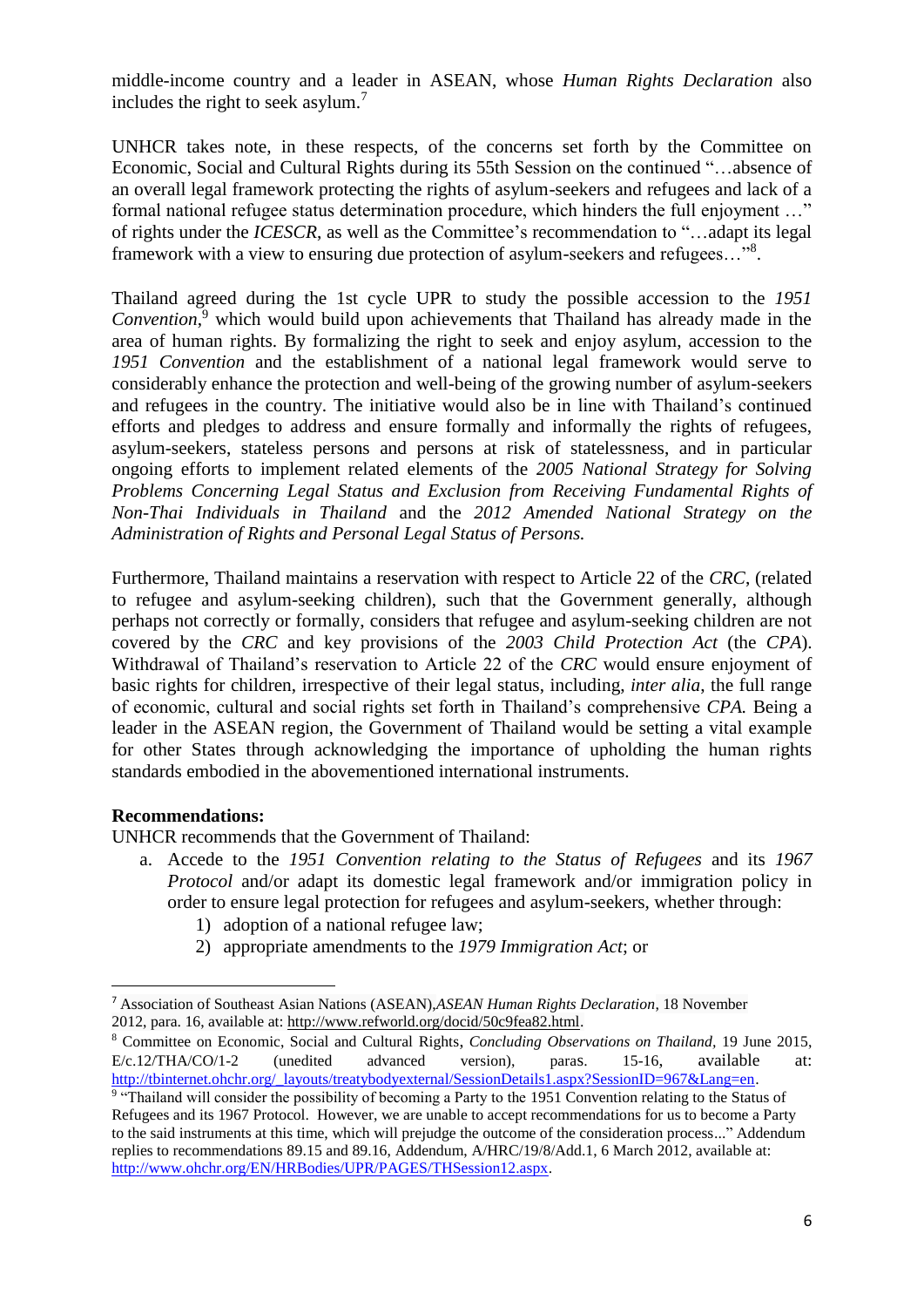- 3) establishment of either a formal or informal temporary protection framework at least permitting stay or ensuring non-detention during the period of UNHCR's status determination review and search for solutions on some temporary and/or humanitarian basis; and
- b. Withdraw its reservation to Article 22 of the *CRC*, thereby ensuring that all refugees and asylum-seekers, and children in particular, have formal access to legal status.

# **Issue 2:** *Non-refoulement*

**Linked to 1st cycle UPR recommendations no. 89.70:** "Become a party to the 1951 Convention Relating to the Status of Refugees and the 1967 Protocol; ensure respect for the principle of *non-refoulement* with respect to asylum seekers and refugees; avoid a premature move to close camps on the Western border while conditions for voluntary, safe and dignified return do not exist; and meet the protection needs of vulnerable peoples, such as the Rohingya, in accordance with international law (Canada);" **and no. 89.71:** "Refrain from the *refoulement* of asylum-seekers (Brazil)." 10

UNHCR wishes to encourage the Government to redouble efforts to prevent *refoulement* of refugees and asylum-seekers as required by, *inter alia*, Article 3 of the *CAT* and customary international law. UNHCR is aware of at least 8, 16 and 22 cases of *refoulement* in 2012, 2013 and 2014, respectively. Most cases of *refoulement* occur as a result of "denial of entry" at Thailand's main international airport, despite specific UNHCR intervention with both Immigration and Ministry of Foreign Affairs officials. Given the nature of these *refoulement* cases, however, details and tracking of the consequences are challenging. In one such case, a Syrian child was denied entry in February 2015, despite a specific intervention by UNHCR highlighting both conditions in Syria and the status of the child as a minor. He was, nevertheless, put on a plane for Lebanon and, UNHCR learned subsequently, ended up back in Syria. His current fate is unknown.

In 2014, there were also two clear cases of *refoulement* of persons already within the territory (as opposed to "non-admission" cases such as those described above), despite specific UNHCR interventions. In one case, a political activist from a Gulf State country was returned to that country in December 2014, despite having a valid visa in Thailand which was summarily revoked by the Thai authorities. A first attempt at "deportation" failed and a second attempt reportedly succeeded after the individual was sedated and beaten, allegedly by the police authorities of the country of origin who had come to Thailand in search of the individual. Subsequent unconfirmed reports suggest that immediately upon his return he was further detained and subject to physical abuse in his country of origin, together with some members of his family. In another case, a well-known activist from a country within the region was *refouled* to that country in June 2014, resulting in a very rare UNHCR public statement of concern.<sup>11</sup> UNHCR has been unable to access the individual in his country of origin despite several attempts and, hence, his fate is unknown.

Finally, in a much reported incident in July 2015, some 109 individuals of Turkic origin who had been detained for over a year and a half following conviction on illegal entry/stay charges were forcibly deported to China purportedly on the grounds that a "nationality verification" concluded that they were Chinese nationals. These individuals had clearly

**.** 

<sup>&</sup>lt;sup>10</sup> "Report of the Working Group on the Universal Periodic Review: Thailand," A/HRC/19/8, 8 December 2011, available at: [http://www.ohchr.org/EN/HRBodies/UPR/PAGES/THSession12.aspx.](http://www.ohchr.org/EN/HRBodies/UPR/PAGES/THSession12.aspx) [See Annex below for Thailand's views and replies].

<sup>11</sup> See: [http://www.unhcr.org/53bbc65b9.html.](http://www.unhcr.org/53bbc65b9.html)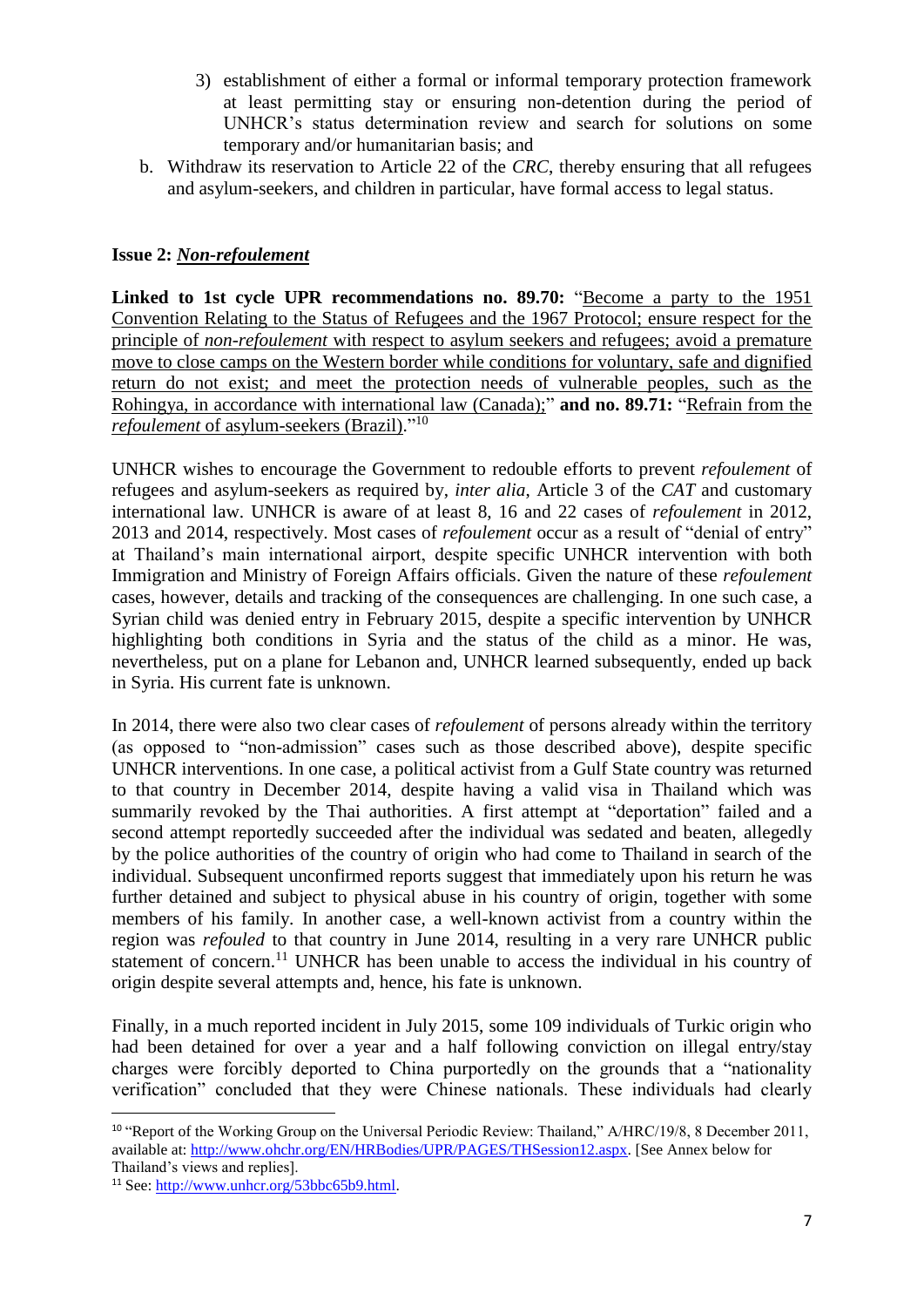indicated their fear of being sent to China and UNHCR is not aware that any formal analysis concerning *non-refoulement* in the context of the *CAT* was undertaken by the RTG. UNHCR is unable to find any provision of the *Immigration Act* requiring a nationality verification process in the context of deportation. Rather, pursuant to the Article 12 of the *ICCPR*, the Human Rights Committee opined that in the context of immigration deportation, individuals are free to choose the deportation country provided that country is willing to receive them.<sup>12</sup>

These cases in particular underscore the possible tragic consequences of the absence of any national legal framework or policy concerning the protection of refugees, asylum-seekers and persons who may be at risk of torture or other, cruel, inhuman or degrading treatment, as noted in Issue 1, above.

# **Recommendations:**

UNHCR recommends that the Government of Thailand:

- a. Take all measures necessary, whether in law or in practice, to prevent *refoulement,* in order to fulfil its obligations under the *CAT* and vis-à-vis customary international law;
- b. Establish, at a minimum, a formal screening mechanism (and appropriate training of officials) both at border entry/exit points and within the territory, in order to ensure that people are not returned to a country where they may face torture or other cruel, inhuman or degrading treatment;
- c. Allow temporary stay, without detention, of persons pending the outcome of any Government screening process and/or UNHCR status determination and solutions process; and
- d. Consider including refugees and asylum-seekers documented by UNHCR within the existing Migrant Worker Scheme, adjusted appropriately as concerns "nationality verification" requirements in the case of refugees, asylum-seekers and/or stateless persons who are constrained in approaching the authorities of their country of origin or their former place of habitual residence.

#### **Issue 3: Statelessness**

1

**Linked to 1st cycle UPR recommendations no. 89.5**: "Consider ratifying the conventions on refugees and on stateless persons, *OP-CAT* and the *Rome Statute* (Brazil);" **and no. 89.15:** "Accede to the *United Nations Convention on the Status of Refugees* and the *1967 Protocol* as well as to the *1954 Convention on the Status of Stateless Persons* (France)."<sup>13</sup>

As mentioned above, in December 2011, the RTG officially reported some 506,197 persons considered stateless. These are primarily persons with long physical links to Thailand and since 2005, Thailand has had a policy framework to regularize their status and there is strong political will to see the policy implemented.<sup>14</sup> It is believed, therefore, that this number has reduced but a new official number has not, as of August 2015, been released. UNHCR applauds the efforts of the RTG in these regards and looks forward to significantly increased efforts to further reduce statelessness within the framework of the policy. Meanwhile there

<sup>12</sup> UN Human Rights Committee (HRC), *CCPR General Comment No. 27: Article 12 (Freedom of Movement)*, 2 November 1999, CCPR/C/21/Rev.1/Add.9, para. 8, available at: [http://www.refworld.org/docid/45139c394.html.](http://www.refworld.org/docid/45139c394.html) 

<sup>&</sup>lt;sup>13</sup> "Report of the Working Group on the Universal Periodic Review: Thailand," A/HRC/19/8, 8 December 2011, available at: [http://www.ohchr.org/EN/HRBodies/UPR/PAGES/THSession12.aspx.](http://www.ohchr.org/EN/HRBodies/UPR/PAGES/THSession12.aspx) [See Annex below for Thailand's views and replies].

<sup>14</sup> See: *2005 National Strategy for Solving Problems Concerning Legal Status and Exclusion from Receiving Fundamental Rights of Non-Thai Individuals in Thailand.*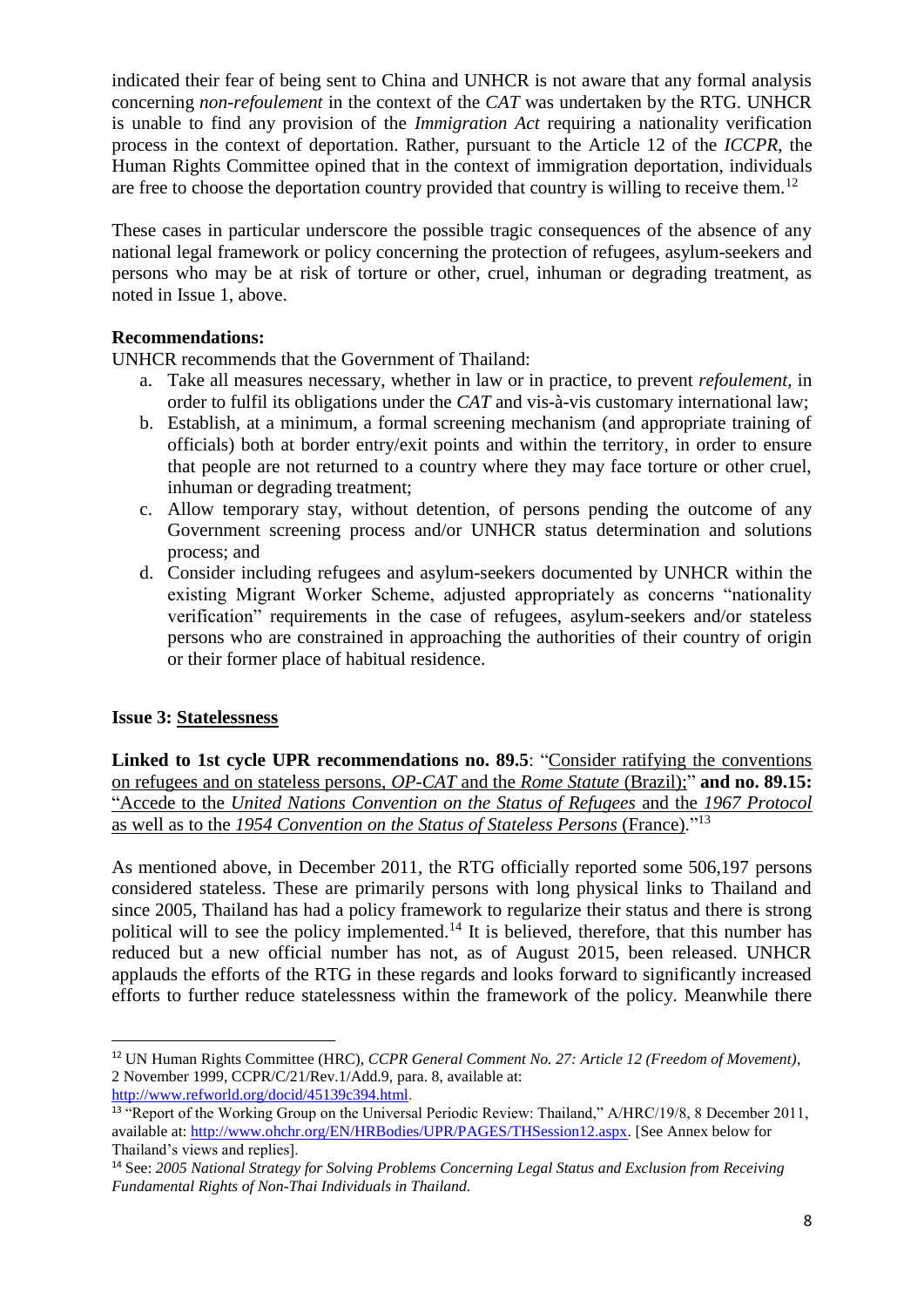are other categories of stateless persons or persons at risk of statelessness including, for example, foundling children and others of uncertain nationality.

Despite positive developments in access to education for refugees and asylum-seekers, stateless children continue to face barriers in accessing upper secondary and/or tertiary education. Thailand's *2005 Policy and Cabinet Resolution (Education Policy)* ensures access to education for all children in Thailand, irrespective of their nationality or legal status. The *Education Policy* has allowed refugee and asylum-seeking children to access formal education, although they still face risks of arrest/detention and language barriers. Children recognized as stateless by RTG generally have access to primary education on par with Thai nationals, however, access to scholarships and educational grants is restricted to nationals, which *de facto* excludes many stateless children from access to upper secondary and/or tertiary education.

In 2008, the Government introduced important amendments to the *Nationality Act* (which provided that all persons born in Thailand before 1992 were entitled to Thai nationality) and the *Civil Registration Act* (which allowed for all children born in Thai territory to have their births registered irrespective of their nationality and/or legal status prospectively and retrospectively). The combined effect of these provisions has led to a reduction in the number of stateless persons in Thailand. The amendment to the *Civil Registration Act* has also generally ensured that refugee and asylum-seeker child births are registered and certified, which is an essential first step in ensuring their enjoyment of legal rights and access to documentation of their link to the State of their parents' nationality. However, there remains the potential for further significant reductions in the stateless population.

UNHCR also wishes to commend amendments to the *Nationality Act* and the *Civil Registration Act,* and Thailand's multiple efforts to address and reduce statelessness. However, despite these positive developments, gaps still remain in the *Nationality Act*. This includes an absence of safeguards to ensure that children who are born on the territory, as well as foundlings, and who would otherwise be stateless should automatically acquire Thai nationality without a lengthy waiting period. The inclusion of such safeguards would be consistent with Articles 1 and 2 of the *1961 Convention on the Reduction of Statelessness.*  This would also be in accordance with Thailand's obligations under Article 7 of the *Convention on the Rights of the Child* to ensure that every child has a right to a nationality*.*  Further, the *Nationality Act* does not include safeguards that ensure that renunciation, loss and deprivation of nationality do not lead to statelessness.

According to the Bureau of Registration Administration Department (BORA) of the Ministry of Interior (MOI), since 2005, 9,151 persons have been surveyed, recorded and issued identity documents as "rootless foundlings" residing in Thailand. Moreover, there are various groups of people who do not have any nationality, who have been residing in Thailand for a long time. Therefore, definitions of "rootless persons" and "stateless persons" should be added to the *Nationality Act*, in order to identify and provide protection for such persons.

In light of the above, we wish to note that accession to the *1954 Convention relating to the Status of Stateless Persons* ensures minimum standards of treatment regarding the legal status stateless persons enjoy in their country of residence. These include, but are not limited to, freedom of movement (Article 26), the right to education (Article 22), employment (Article 17 to 19), housing (Article 21) and public relief (Article 23). Importantly, the *1954 Convention* also guarantees stateless persons a right to identity and travel documents (Article 27) and to administrative assistance (Article 25).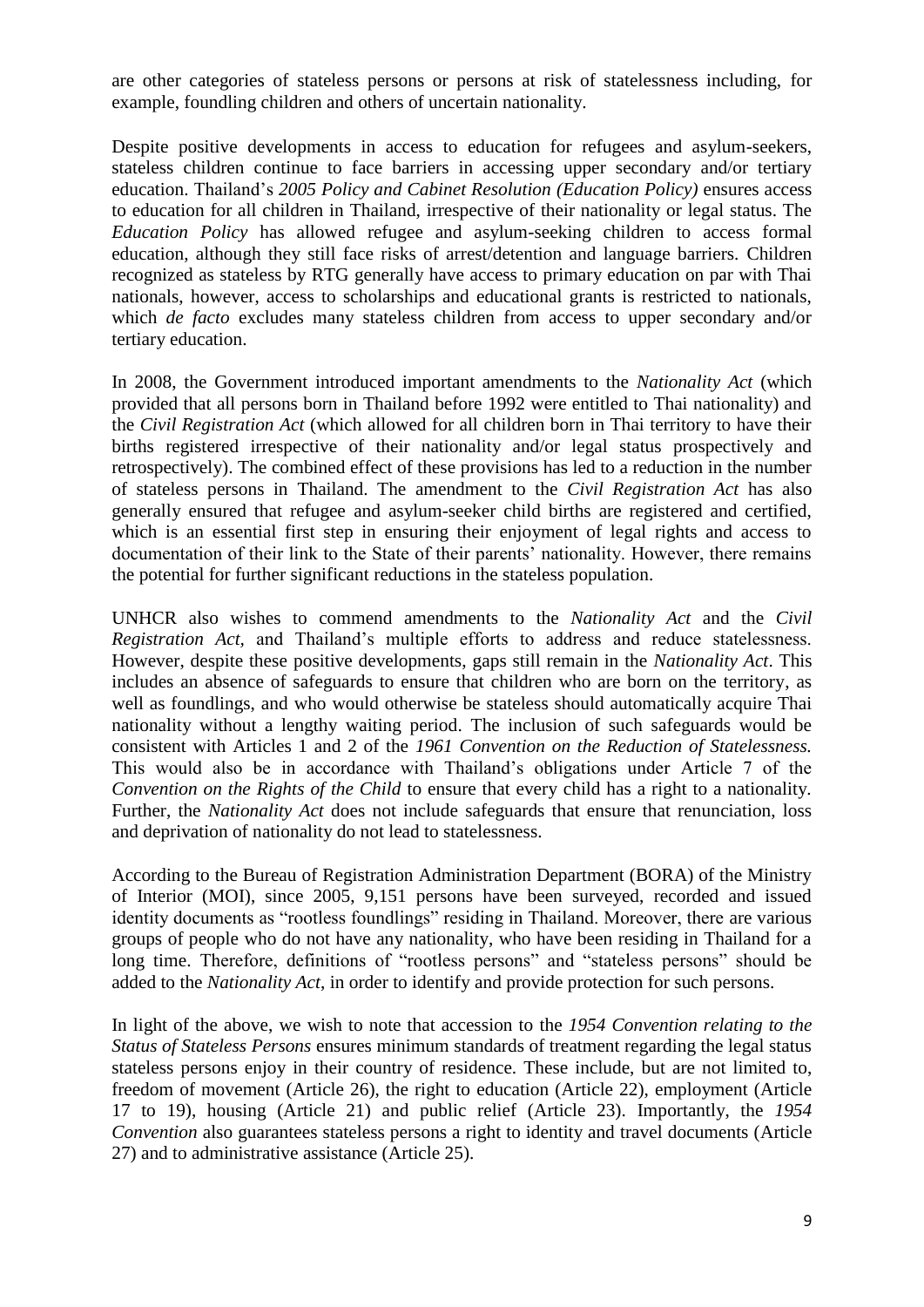Accession to the *1961 Convention* and the implementation of its provisions in Thai nationality legislation would ensure the right of every person to a nationality by establishing further safeguards to prevent statelessness at birth and later in life. Stateless persons are often discriminated against in their enjoyment of rights. Accession to the two statelessness instruments is essential to strengthen international efforts to prevent and reduce statelessness and to ensure the full enjoyment of a range of other fundamental rights.

# **Recommendations:**

UNHCR recommends that the Government of Thailand:

- a. Further its important initiatives to reduce statelessness consistent with the *2005 National Strategy* and the *2008 Nationality Act* and *Civil Registration Act* reforms;
- b. Ensure that stateless children have access to upper secondary and/or tertiary education, by *inter alia* amending the *2005 Policy and Cabinet Resolution (Education Policy*) to guarantee stateless children's access to scholarships and educational grants, in line with Articles 2, 4 and 28 of the *CRC*;
- c. Consider amending the *Nationality Act* to include safeguards to ensure that children who are born on the territory and would otherwise be stateless, as well as foundlings automatically acquire Thai nationality. Further, this provision ought to be made retrospective in effect to facilitate the acquisition of nationality for the pre-existing population (9,151 cases already identified), and in the meantime, ensure that those affected are guaranteed access to economic, social and cultural rights, in compliance with Article 2(2) of the *ICESCR* and paragraph 30 of the Committee's *General Comment No. 20*. <sup>15</sup> Further, revisions to the *Nationality Act* to include safeguards that ensure that renunciation, loss and deprivation of nationality do not lead to statelessness may also be considered; and
- d. Accede to the *1954 Convention relating to the Status of Stateless Persons* and to the *1961 Convention on the Reduction of Statelessness*.

#### **Additional Protection Challenges**

#### **Issue 4: Detention**

**.** 

Absent a national asylum/protection framework, refugees and asylum-seekers without a valid visa are treated as "illegal aliens" subject to arrest and detention for illegal entry/stay under the *1979 Immigration Act.* Despite being issued pursuant to UNHCR's mandate, which was established by the General Assembly, UNHCR refugee and asylum-seeker documentation (certificates) are not recognized by the Thai authorities. The lack of an overall legal framework limits the space for legal protection of refugees/asylum-seekers and/or persons who should be protected by the *CAT*, *ICCPR* and/or the Thai *ATPA*. Detention of children continues, including minors not legally liable or with diminished liability for criminal violations as detailed below. As of June 2015, there were 51 refugees and 163 asylumseekers, including 36 children, detained in IDCs.

The number of detainees fluctuates owing to a "bail process" based on the *1979 Immigration Act* (which is entirely discretionary and revocable) and departures on resettlement to third countries. Release from detention is currently possible only through bail, and assumes only resettlement or deportation as a solution. Those who cannot be resettled or bailed face indefinite detention and there appears to be no legal review mechanism following the issuance

<sup>15</sup> Committee on Economic, Social and Cultural Rights, *General comment No. 20: Non-discrimination in economic, social and cultural rights (art. 2, para. 2, of the International Covenant on Economic, Social and Cultural Rights)*, 2 July 2009, E/C.12/GC/20, available at: [http://www.refworld.org/docid/4a60961f2.html.](http://www.refworld.org/docid/4a60961f2.html)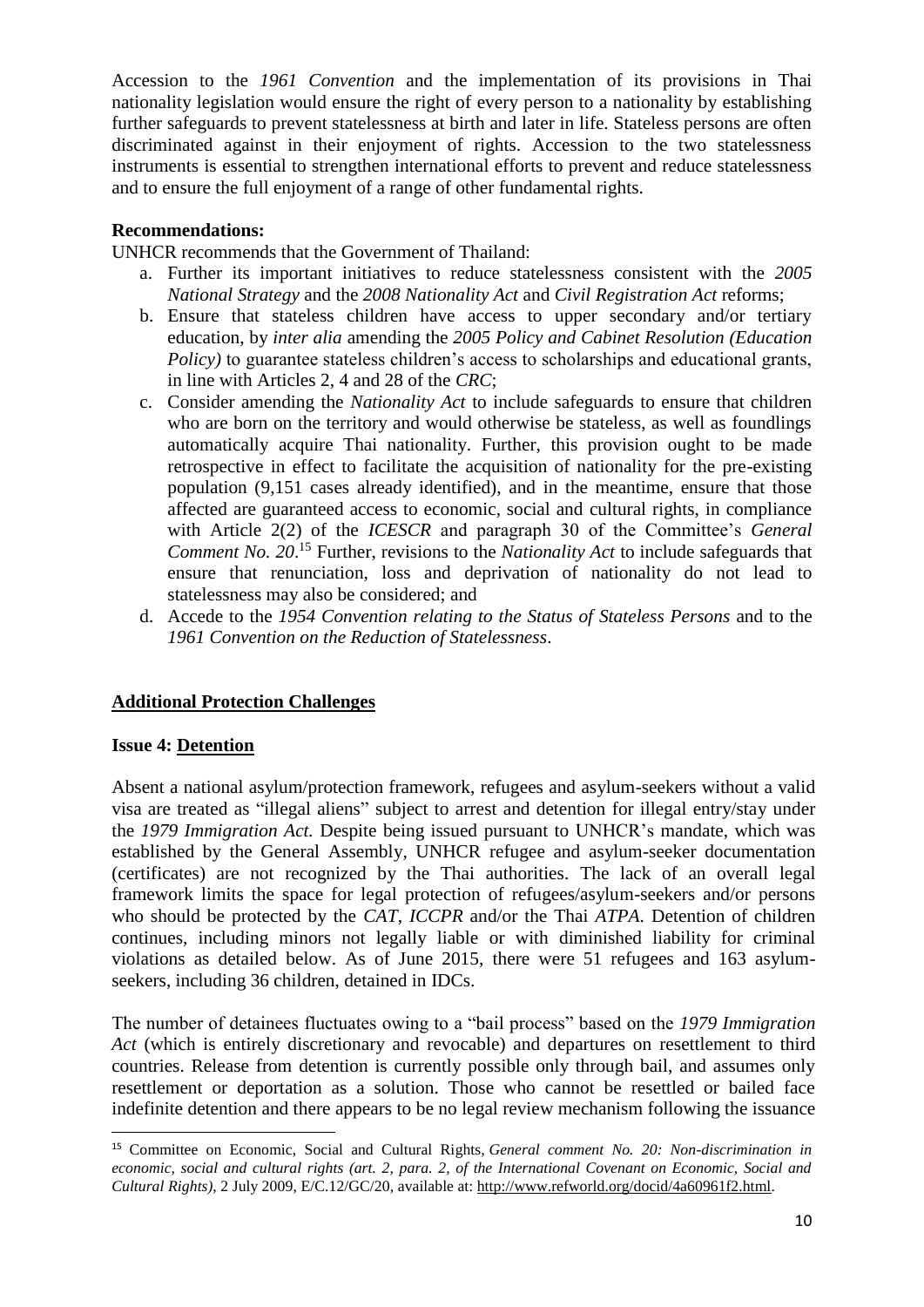of a deportation order. In one case, UNHCR is aware of a UNHCR-recognized refugee who has been in immigration detention for over 12 years. In addition to this case, as of June 2015, among refugees and asylum-seekers detained, there were two who have been detained for more than five years; one detained for more than three years; 13 for more than two years; and 24 for more than a year. In addition, there are 14 persons currently detained with serious medical conditions, which are exacerbated by detention conditions.

Article 9(1) of the *ICCPR* provides that "no one shall be subjected to arbitrary arrest or detention" and this provision is applicable to immigration detention.<sup>16</sup> If detained, detainees have the right to "periodical review" of the "necessity of detention" and its duration.<sup>17</sup> According to the UN Human Rights Committee:

"Court review of the lawfulness of detention … which must include the possibility of ordering release, is not limited to mere compliance of the detention with domestic law. While domestic legal systems may institute differing methods for ensuring court review of administrative detention, what is decisive … is that such review is, in its effects, real and not merely formal. By stipulating that the court must have the power to order release 'if the detention is not lawful,' [the *Covenant*] … requires that the court be empowered to order release, if the detention is incompatible with the requirements in article 9, paragraph 1, or in other provisions of the *Covenant*." 18

Pursuant to *ICCPR* Article 9, the Human Rights Committee has determined that persons who claim refugee status may not be detained beyond the period for which there is appropriate justification.<sup>19</sup> Immigration detention "...may be considered arbitrary, even if entry was illegal," absent factors such as risk of flight or lack of cooperation<sup>20</sup> and if the State has not demonstrated that there were "no less invasive means of achieving the same ends."<sup>21</sup> In this regard, having no options to return, refugees are known to cooperate well with the authorities with minimal likelihood of absconding if not detained.<sup>22</sup> Some States have imposed a regular reporting requirement as an acceptable alternative to detention.

Domestic law may, in principle, provide for review of detention orders issued following conviction for illegal entry/stay, pursuant to Article 90 of the *Criminal Procedure Code*. In practice, however, persons of concern have difficulty in accessing this right and in at least one recent case related specifically to a person of concern, the Criminal Court concluded that the detention was lawful pursuant to the *1979 Immigration Act* and, therefore, there was no basis

[http://tbinternet.ohchr.org/\\_layouts/treatybodyexternal/TBSearch.aspx?Lang=en&TreatyID=8&DocTypeID=11.](http://tbinternet.ohchr.org/_layouts/treatybodyexternal/TBSearch.aspx?Lang=en&TreatyID=8&DocTypeID=11) <sup>17</sup> *Shafiq v Australia,* CCPR/C/88/D/1324/2004, [UN Human Rights Committee, 13 November 2006, para. 7.2,](http://www.refworld.org/docid/47975af921.html)  available at: available at: [http://www.refworld.org/docid/47975af921.html;](http://www.refworld.org/docid/47975af921.html) *[A. v. Australia](http://www.refworld.org/cgi-bin/texis/vtx/rwmain?docid=3ae6b71a0)*,

<sup>18</sup> *[A. v. Australia](http://www.refworld.org/cgi-bin/texis/vtx/rwmain?docid=3ae6b71a0)*, para. 9.5; *[Shams and others v.](http://www.ag.gov.au/RightsAndProtections/HumanRights/DisabilityStandards/Documents/ShamsetalvAustralia-Viewsof1192007.pdf)* 

**.** 

<sup>16</sup> See: Human Rights Committee, *General Comment No. 35: Article 9 (Liberty and security of the person),*  CCPR/C/GC/35, 6 December 2014, para. 18, available at:

[CCPR/C/59/D/560/1993, UN Human Rights Committee, 3 April 1997, para. 9.4,](http://www.refworld.org/cgi-bin/texis/vtx/rwmain?docid=3ae6b71a0) available at:

[http://www.refworld.org/docid/3ae6b71a0.html;](http://www.refworld.org/docid/3ae6b71a0.html) Ali Aqsar Bakhtiyari and Roqaiha Bakhtiyari v. Australia, CCPR/C/79/D/1069/2002, UN Human Rights Committee, 6 November 2003, para. 9.2, available at: [http://www.refworld.org/docid/404887ed0.html.](http://www.refworld.org/docid/404887ed0.html) 

*Australia,* [CCPR/C/90/D/1255,1256,1259,1260,1266,1268,1270&1288/2004](http://www.ag.gov.au/RightsAndProtections/HumanRights/DisabilityStandards/Documents/ShamsetalvAustralia-Viewsof1192007.pdf)*,* 2007, para. 7.3.

<sup>19</sup> *[A v. Australia](http://www.refworld.org/cgi-bin/texis/vtx/rwmain?docid=3ae6b71a0)*, para. 9.4.

<sup>20</sup> *[A. v. Australia](http://www.refworld.org/cgi-bin/texis/vtx/rwmain?docid=3ae6b71a0)*, para. 9.4.

<sup>21</sup> *C v. Australia,* [CCPR/C/76/D/900/1999, 2002, para. 8.2;](http://www.refworld.org/docid/3f588ef00.html) *[Shams and Others v. Australia](http://www.ag.gov.au/RightsAndProtections/HumanRights/DisabilityStandards/Documents/ShamsetalvAustralia-Viewsof1192007.pdf)*, para. 7.2. <sup>22</sup> Edwards, A. (2011) "Back to Basics: The Right to Liberty and Security of Person and 'Alternatives to

Detention' of Refugees, Asylum-Seekers, Stateless Persons and Other Migrants," Division of International Protection, UNHCR, available at: [http://www.refworld.org/pdfid/4dc935fd2.pdf.](http://www.refworld.org/pdfid/4dc935fd2.pdf)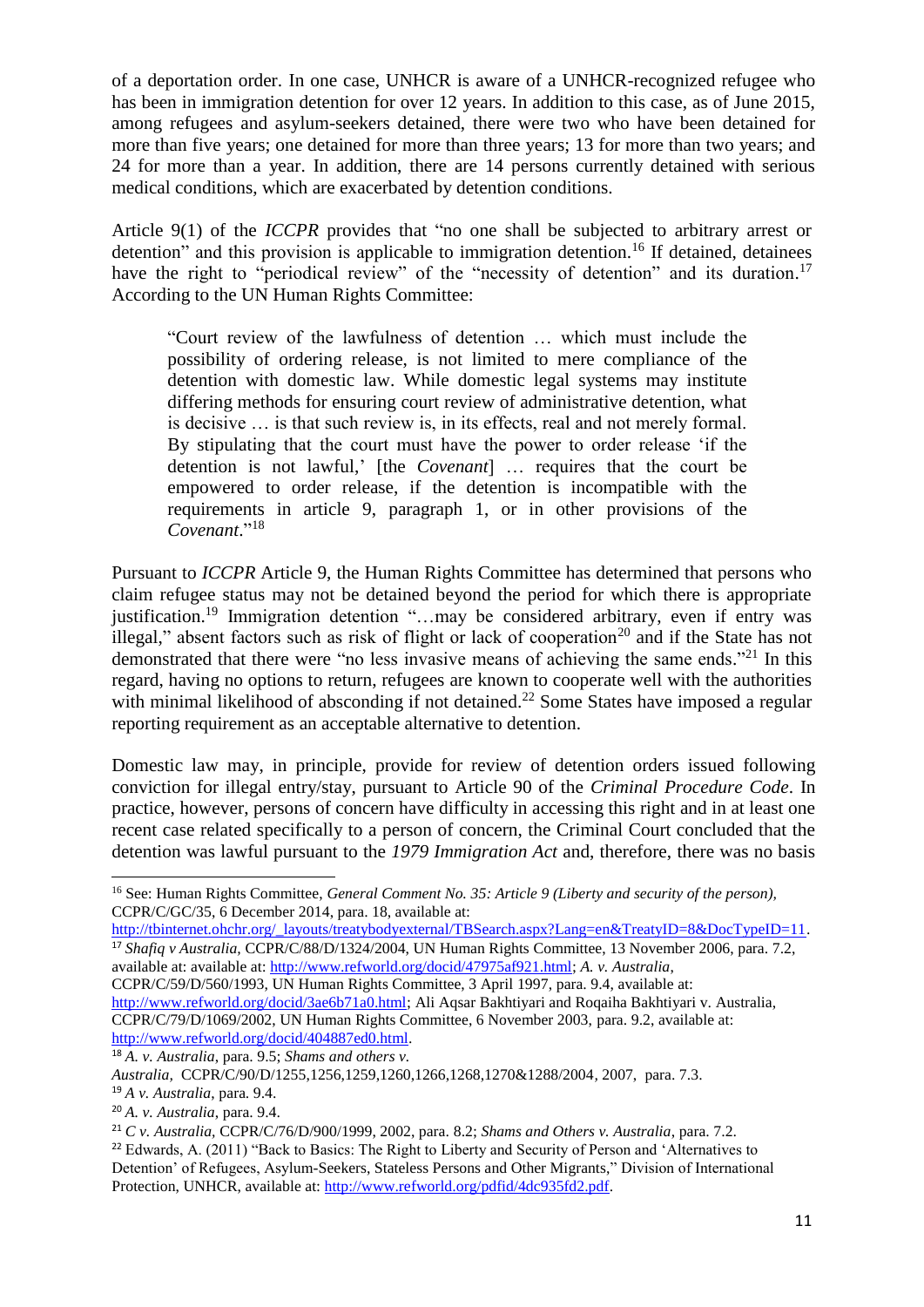for the release from detention. It remains unclear what the result might be if there was a specific challenge to the illegal entry/stay conviction. Moreover, there is in principle access to legal aid. In practice, however, an accused does not have the right to be informed unless the accused is a minor or the accused is charged with a capital offence pursuant to Articles 7/1 and 134/1 of the *Criminal Procedure Code*. Further, there are both resource and experience constraints that limit practical application of this provision.

The Government of Thailand has stated that it does not have a policy of detaining refugees and asylum-seekers, let alone children, but there is no affirmative policy to prevent such detentions. In addition to international commitments, a strong argument exists that the *1979 Immigration Act,* as currently drafted, does not actually require detention but rather that detention is discretionary and could be substituted with a regular reporting requirement, even if a person is under a deportation order. Article 19 (addressing border entry points) and Article 54 (addressing persons who have already entered) of the *1979 Immigration Act*, both provide for detention as only one alternative for administrative control in the context of pending deportation proceedings.<sup>23</sup> In view of this, there is clear scope within existing Thai law and practice to make further use of both practical and/or compassionate grounds for applying alternatives to detention.

Especially worrying in the case of children in detention is the absence of a formal (or even informal) "best interest determination" conducted by the Thai authorities, as required not only by the *CRC* but also by the Thai *CPA*. Officials have indicated that children are in detention primarily because their parent/caregivers request not to be separated from them. Some parents have been asked to sign a waiver, requesting the detention of their children. States parties to the *CRC* have special responsibilities towards children, especially in the context of detention. Article 37(b) requires that children be detained, if at all, "only as a measure of last resort and for the shortest possible period of time." Moreover, "in all actions concerning children" States parties must make the "best interests" of the child the primary consideration in their actions (*CRC,* Article 3). Article 22 of Thailand's *CPA* also stipulates that, *inter alia*, treatment of the child in any case shall give primary importance to the best interests of the child and any discrimination of an unfair nature shall not be allowed. Furthermore, Articles 73 and 74 of Thailand's *Penal Code* make clear that children aged 0-14 have no criminal liability, and that children aged 15 and above have diminished liability. Linking responsibilities under the *ICCPR* and the *CRC* with the Thai *Penal Code* and *CPA*, a strong argument exists that while detained parents may be compelled for lack of options to request that their children be detained with them, the best interest of the child requires that children be released from detention, along with a parent, in order to minimize the harm to children. In this regard, the Committee on the Rights of the Child stated that: "Children should not be criminalised or subject to punitive measures because of their or their parents' migration status. The detention of a child because of their or their parent's migration status constitutes a child rights violation and always contravenes the principle of the best interests of the child."<sup>24</sup>

UNHCR appreciates the fact that UNHCR, NGOs and other international organizations are given regular access and permission to distribute material assistance to detained refugees and asylum-seekers. UNHCR also acknowledges that various efforts have been made to improve

**.** 

<sup>23</sup> See generally, *Immigration Act*, B.E. 2522, Articles 19 and 54 (also incorporating by reference Article 19), available at: [http://www.refworld.org/docid/46b2f9f42.html;](http://www.refworld.org/docid/46b2f9f42.html) *Order of the Immigration Bureau No. 16 / 2554 [2011] On Assignation on Deliberating Bailing an Alien Awaiting Deportation Under Section 54 of the Immigration Act B.E. 2522 [1979] and Bail Criterion ( (2554).*

<sup>&</sup>lt;sup>24</sup> Committee on the Rights of the Child, "Report of the 2012 Day of General Discussion: The Rights of All Children in the Context of International Migration," 28 September 2012, recommendation no. 72, available at: [http://www.ohchr.org/EN/HRBodies/CRC/Pages/Discussion2012.aspx.](http://www.ohchr.org/EN/HRBodies/CRC/Pages/Discussion2012.aspx)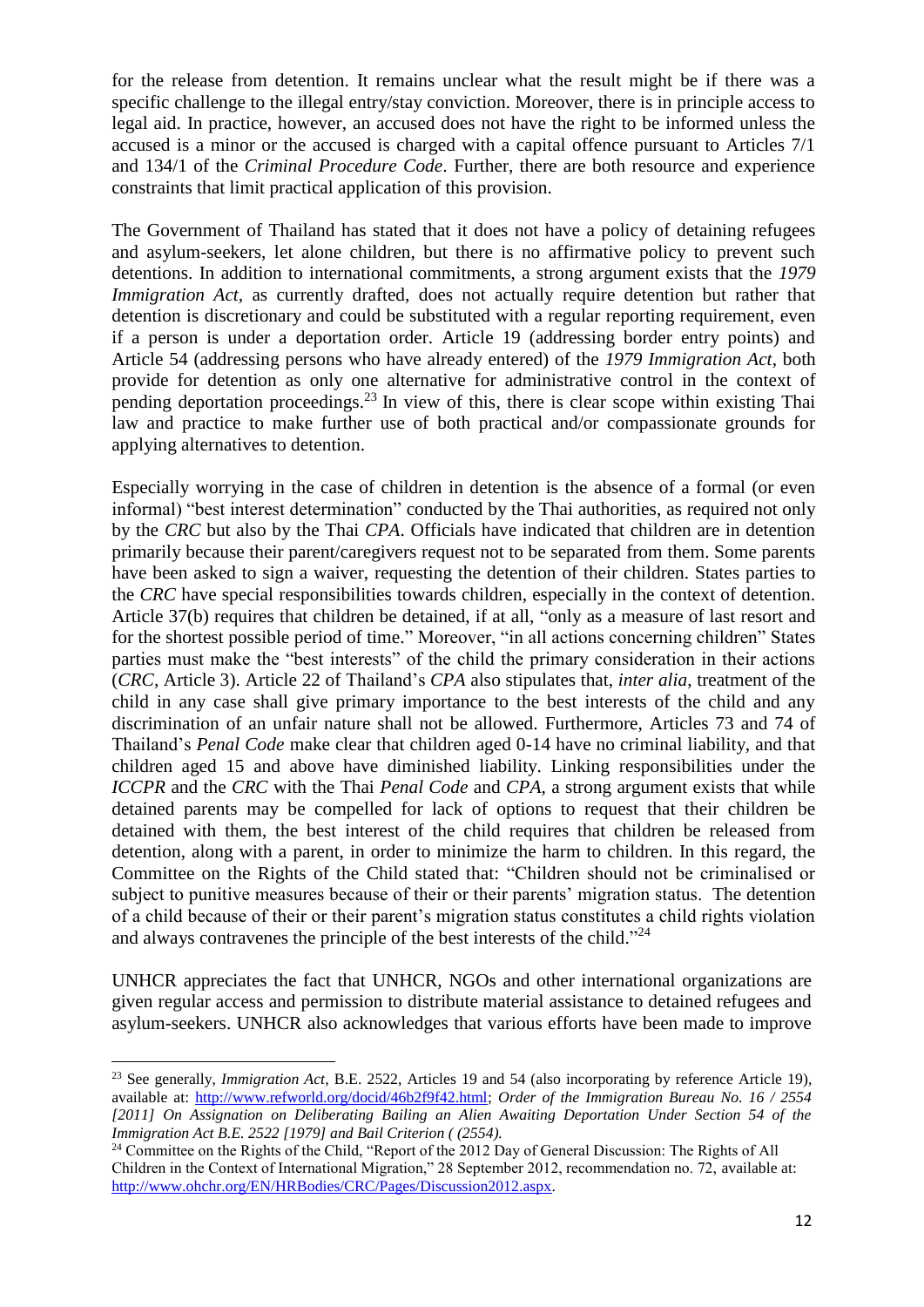the detention conditions including a small "day-care" facility operated by IOM and monthly outside activities for children under 15. We wish to note, however, that detention conditions remain below standard in many aspects, due to, *inter alia,* lack of appropriate, regular access to physician-recommended medical care and medications; overcrowding (dozens and in some cases as many as 100 persons in a cell, keeping in mind that IDCs are not designed for longterm stay); limited outdoor activities; poor sanitation; lack of education for children; and risks to the physical safety of detainees. In addition to the decision whether and how long to detain, Article 10(1) of the *ICCPR* stipulates that all persons deprived of their liberty shall be treated with humanity and with respect for the inherent dignity of the human person.<sup>25</sup>

# **Recommendations:**

UNHCR recommends that the Government of Thailand:

- a. Apply existing Thai law permitting non-detention with a regular reporting requirement in favour of refugees and asylum-seekers who have been documented by UNHCR and are awaiting solutions;
- b. Clarify and reinforce the availability pursuant to Article 90 of the *Criminal Procedure Code* of a systematic review mechanism for detention orders and/or underlying charges of illegal entry/stay in the case of individuals claiming a need for international protection based upon existing Thai law, the *CAT* and/or the customary international law, and also provisions related to right to legal counsel;
- c. Consider appropriate amendments to legislation or policy in order to institute alternatives to detention, including regular reporting requirements and bail possibilities;
- d. Undertake "best interest determinations" pursuant to the Thai *CPA* in connection with the initial or ongoing detention of refugee and asylum-seeking children;
- e. Institute a formal policy prohibiting the detention of refugee and asylum-seeking children and release all detained refugee and asylum-seeking children, together with at least one parent or caregiver;
- f. Make further efforts to ensure that conditions of detention, where detention is necessary and unavoidable, meet international standards; and
- g. Where a physician recommends release from detention or access to certain medications or treatments, ensure that a mechanism for prompt release (without bail) and/or access to recommended treatment is provided.

**Human Rights Liaison Unit Division of International Protection UNHCR September 2015**

**<sup>.</sup>** <sup>25</sup> The UN Human Rights Committee has determined that *ICCPR* Article 10 was breached when, for example, an individual was returned to immigration detention contrary to expert medical advice (*[Madafferi v. Australia](http://www.refworld.org/docid/4162a5a36.html)*, [2004, para. 9.3\)](http://www.refworld.org/docid/4162a5a36.html). The UN Human Rights Committee also found a violations of the *ICCPR* where a detained person was forced to sleep on the floor of a small cell without medical attention or family contact (*[Luyeye v.](http://www1.umn.edu/humanrts/undocs/newscans/90-1981.html)  Zaıre*[, CCPR/C/19/D/90/1991, 1983\)](http://www1.umn.edu/humanrts/undocs/newscans/90-1981.html), as well as in the case of a detainee given only five minutes per day for personal hygiene and five minutes per day of outside exercise (*Parkanyi v. Hungary*[, CCPR/C/45/D/410/1990,](http://www1.umn.edu/humanrts/undocs/html/dec410.htm)  [1992\)](http://www1.umn.edu/humanrts/undocs/html/dec410.htm).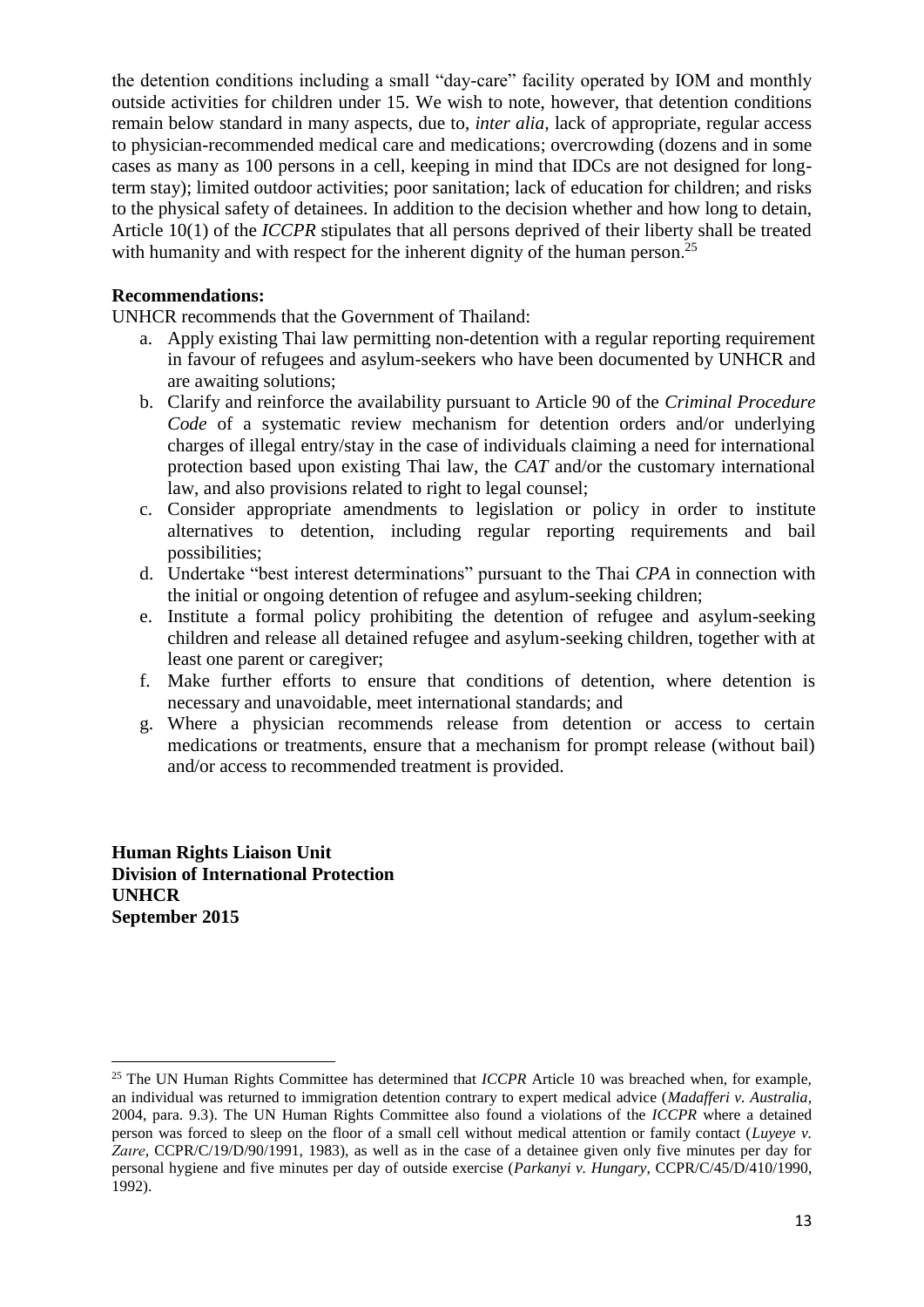# **ANNEX**

#### **Excerpts of Recommendations from the 1st cycle Universal Periodic Review, Concluding Observations from UN Treaty Bodies and Recommendations of Special Procedure mandate holders**

#### **THAILAND**

We would like to bring your attention to the following excerpts from the 1st cycle UPR recommendations, UN Treaty Monitoring Bodies' Concluding Observations and recommendations from UN Special Procedures mandate holders' reports relating to issues of interest and persons of concern to UNHCR with regards to Thailand.

# **I. Universal Periodic Review**

**.** 

| Recommendation <sup>26</sup>                                                                                                                                               | Recommending<br><b>State</b> | Position $27$                        |
|----------------------------------------------------------------------------------------------------------------------------------------------------------------------------|------------------------------|--------------------------------------|
| Refugee and Statelessness Conventions/ International protection                                                                                                            |                              |                                      |
| 89.5. Consider ratifying the conventions on refugees and on stateless<br>persons, OP-CAT and the Rome Statute.                                                             | <b>Brazil</b>                | Supported "in<br>part" <sup>28</sup> |
| 89.15. Accede to the United Nations Convention on the Status of<br>Refugees and the 1967 Protocol as well as to the 1954 Convention on<br>the Status of Stateless Persons. | France                       | Noted <sup>29</sup>                  |
| 89.16. Ratify the Convention on the Status of Refugees and its<br>Optional Protocol.                                                                                       | Switzerland                  | Noted $30$                           |
| 89.66. Strengthen the legal rights framework and enforcement of                                                                                                            | Canada                       | Supported <sup>31</sup>              |

<sup>&</sup>lt;sup>26</sup> All recommendations made to Thailand during its 1st cycle UPR can be found in: "Report of the Working" Group on the Universal Periodic Review: Thailand," A/HRC/19/8, 8 December 2011, available at: [http://www.ohchr.org/EN/HRBodies/UPR/PAGES/THSession12.aspx.](http://www.ohchr.org/EN/HRBodies/UPR/PAGES/THSession12.aspx) 

**<sup>27</sup>**Thailand's views and replies can be found in the Addendum, A/HRC/19/8/Add.1, 6 March 2012, available at: <http://www.ohchr.org/EN/HRBodies/UPR/PAGES/THSession12.aspx>**.**

<sup>&</sup>lt;sup>28</sup> **Addendum 89.5:** "Thailand will consider ratifying the 1951 Convention relating to the Status of Refugees and its 1967 Protocol, given that a mechanism to review our position periodically is already in place. Regarding the OP-CAT, this will depend on the results of the study as mentioned in Paragraph 4. On stateless persons, a mechanism to further study the related convention is still needed. In the meantime, Thailand places priority on addressing statelessness issues through the implementation of the Management Strategy on the Problem of Status and Rights of Persons. Also, Thailand is unable to consider becoming a Party to the Rome Statue at this stage, for the reason already mentioned."

<sup>29</sup> **Addendum 89.15, 89.16:** "Thailand will consider the possibility of becoming a Party to the 1951 Convention relating to the Status of Refugees and its 1967 Protocol. However, we are unable to accept recommendations for us to become a Party to the said instruments at this time, which will prejudge the outcome of the consideration process. On the 1954 Convention relating to the Status of Stateless Persons, please refer to Paragraph 5."

<sup>30</sup> **Addendum 89.15, 89.16:** "Thailand will consider the possibility of becoming a Party to the 1951 Convention relating to the Status of Refugees and its 1967 Protocol. However, we are unable to accept recommendations for us to become a Party to the said instruments at this time, which will prejudge the outcome of the consideration process. On the 1954 Convention relating to the Status of Stateless Persons, please refer to Paragraph 5."

<sup>&</sup>lt;sup>31</sup> **Addendum 89.66**: "Migrants, asylum seekers and victims of trafficking are protected under the Constitution and other laws, the enforcement of which we are determined to strengthen in line with our UPR pledges. Regarding asylum seekers, although there is no specific law in place, Thailand has implemented policy measures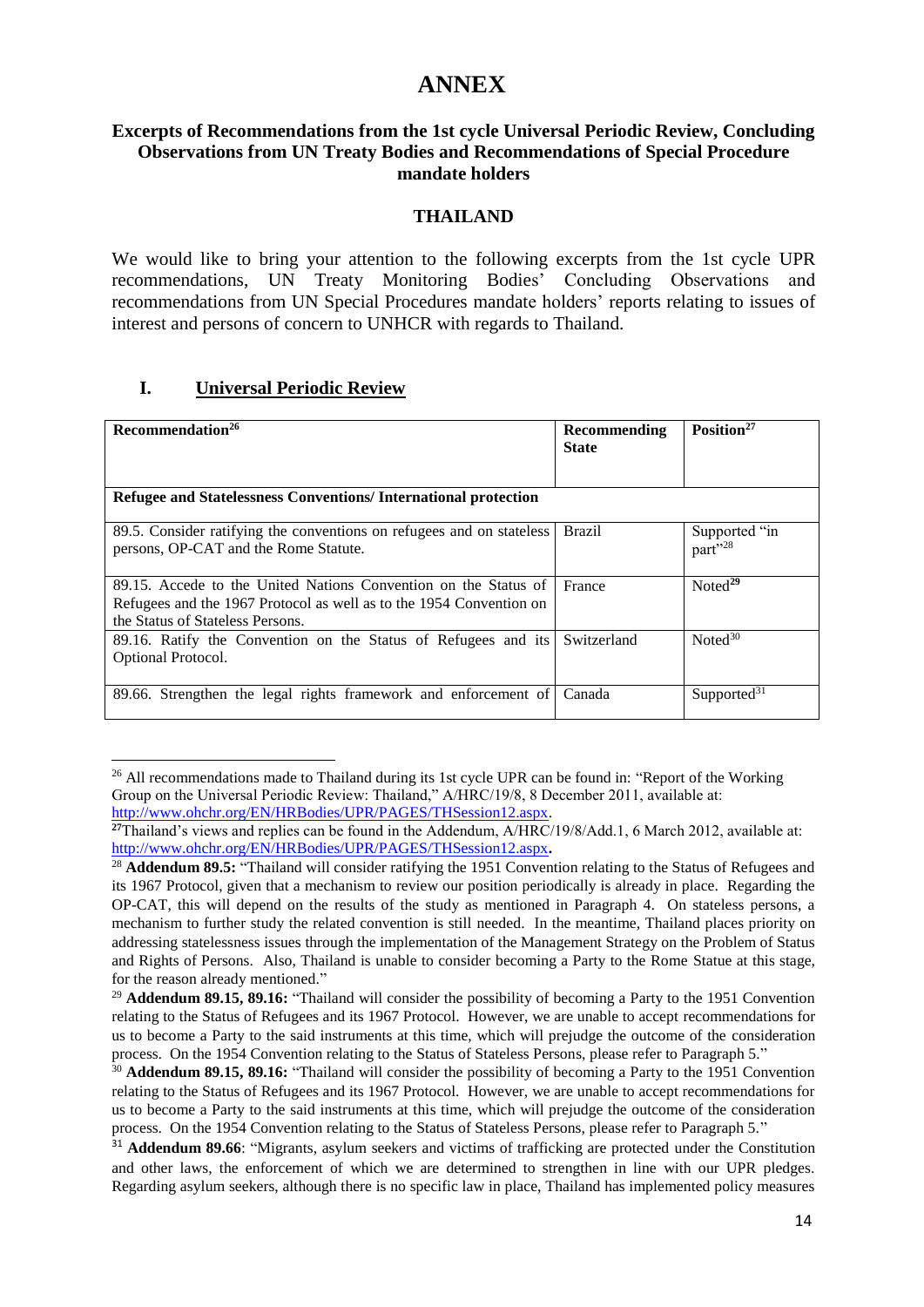| these rights for migrants, asylum seekers and victims of trafficking.                                                                                                                                                                                                                                                                                                                                                                                                          |               |                                 |
|--------------------------------------------------------------------------------------------------------------------------------------------------------------------------------------------------------------------------------------------------------------------------------------------------------------------------------------------------------------------------------------------------------------------------------------------------------------------------------|---------------|---------------------------------|
| 89.68. Ensure migrants found at sea are afforded the full measures of<br>protection they are entitled to under international law.                                                                                                                                                                                                                                                                                                                                              | New Zealand   | Supported <sup>32</sup>         |
| 89.69. Reverse current practices regarding the rights of refugees,<br>asylum seekers and migrant workers.                                                                                                                                                                                                                                                                                                                                                                      | Slovakia      | $\overline{\text{Noted}^{33}}$  |
| 89.70. Become a party to the 1951 Convention Relating to the Status<br>of Refugees and the 1967 Protocol; ensure respect for the principle of<br>non-refoulement with respect to asylum seekers and refugees; avoid a<br>premature move to close camps on the Western border while<br>conditions for voluntary, safe and dignified return do not exist; and<br>meet the protection needs of vulnerable peoples, such as the<br>Rohingya, in accordance with international law. | Canada        | Supported "in<br>part"34        |
| 89.71. Refrain from the refoulement of asylum-seekers.                                                                                                                                                                                                                                                                                                                                                                                                                         | <b>Brazil</b> | Supported <sup>35</sup>         |
| 89.72. Facilitate the access to asylum procedures as well as to<br>UNHCR in order to guarantee an international protection to asylum<br>seekers.                                                                                                                                                                                                                                                                                                                               | Switzerland   | Supported in part <sup>36</sup> |
| <b>Cooperation with UNHCR</b>                                                                                                                                                                                                                                                                                                                                                                                                                                                  |               |                                 |
| 88.98. Continue to strengthen cooperation with<br>the<br>High<br>Commissioner for Refugees as well as donors and non-governmental<br>organizations in order to provide necessary humanitarian aid and<br>fundamental rights' protection to the displaced people hosted by the<br>Kingdom of Thailand                                                                                                                                                                           | Qatar         | Supported                       |
| <b>Trafficking in persons</b>                                                                                                                                                                                                                                                                                                                                                                                                                                                  |               |                                 |
| 88.1. Ratify the United Nations Convention against Transnational<br>Organised Crime and its Protocols to Prevent, Suppress and Punish<br>Trafficking in Persons, especially Women and Children, and Against<br>the Smuggling of Migrants by Land, Sea and Air.                                                                                                                                                                                                                 | Australia     | Supported                       |
| 88.2. Accede to the Palermo Protocol and continue improving its<br>implementation of policy and legal framework related to human<br>trafficking.                                                                                                                                                                                                                                                                                                                               | Norway        | Supported                       |

to provide assistance and protection for these persons, based on humanitarian principles and with the involvement of relevant international organizations."

**.** 

<sup>32</sup> **Addendum 89.68:** "Thailand adheres to international standards concerning rescue at sea and the principle of *non-refoulement*."

<sup>&</sup>lt;sup>33</sup> **Addendum 89.69**: "Thailand is committed to protecting the basic rights of all persons, including refugees, asylum seekers and migrant workers. Our current practices on displaced persons are also in line with international standards, and have been recognized by the international community. We cannot agree with this recommendation, which is unclear and seems to have an unfair negative connotation on Thailand's practices toward these persons."

<sup>34</sup>**Addendum 89.70:** "Thailand agrees with the parts to respect the principle of non-refoulement, avoiding premature closure of camps on its Western border and meeting the protection needs of vulnerable persons, which are in line with our policies and practices. However, we are unable to accept the part to become a Party to the 1951 Convention relating to the Status of Refugees and the 1967 Protocol for the reason mentioned in Paragraph 6."

<sup>35</sup> **Addendum 89.68, 89.71**: "Thailand adheres to international standards concerning rescue at sea and the principle of non-refoulement."

<sup>&</sup>lt;sup>36</sup> **Addendum 89.72:** "Thailand facilitates access of asylum seekers on its Western border to the Provincial Admission Board, which is our internal asylum procedure. However, while asylum seekers may readily access the UNHCR, we do not have a policy to facilitate their access to it. Therefore, we are unable to accept this part of the recommendation."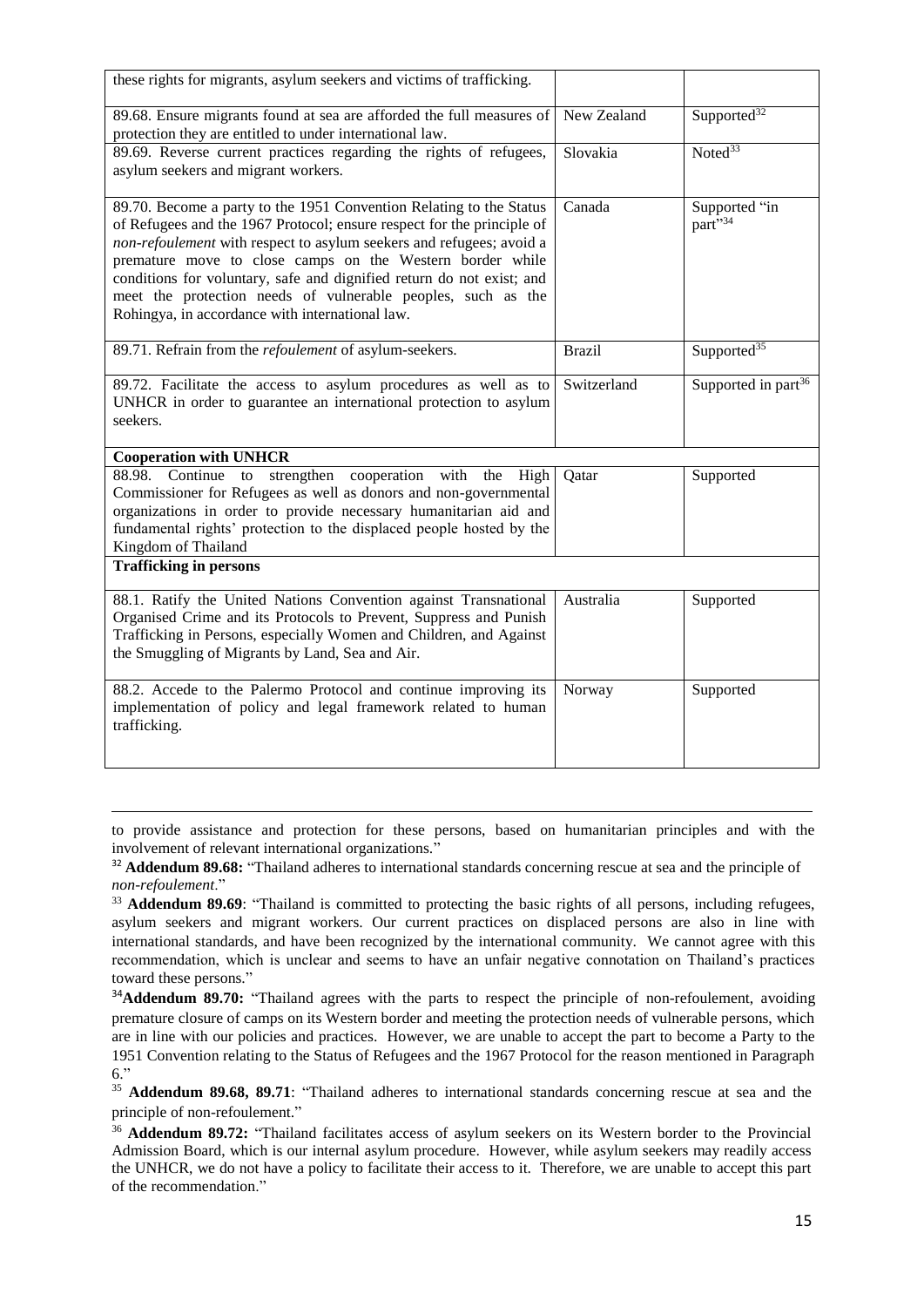| 88.44. Continue with its on-going efforts to address its human<br>trafficking situation which has implications beyond Thailand's<br>borders.                                                                                                                                                                                                                | Singapore              | Supported |
|-------------------------------------------------------------------------------------------------------------------------------------------------------------------------------------------------------------------------------------------------------------------------------------------------------------------------------------------------------------|------------------------|-----------|
| 88.45. Continue cooperating closely with neighbouring countries in<br>combating and suppressing trafficking in persons, particularly<br>women and girls and in addressing the situation of irregular migrants,<br>refugees and asylum-seekers.                                                                                                              | Malaysia               | Supported |
| 88.46. Step up the fight against trafficking to which some foreign<br>populations have fallen victim and ensure that no measures which are<br>contrary to human rights are taken against them.                                                                                                                                                              | France                 | Supported |
| 88.47. Continue to strengthen its efforts to combat trafficking and<br>abuses of labour rights, particularly against vulnerable migrants.                                                                                                                                                                                                                   | New Zealand            | Supported |
| 88.48. Continue its efforts in combating trafficking as well as in the<br>rehabilitation of victims of trafficking.                                                                                                                                                                                                                                         | Pakistan               | Supported |
| 88.49. Take capacity-building measures to strengthen the response of<br>law enforcement authorities on human trafficking, including, inter<br>alia, through the increase of budget and the appropriate training of<br>personnel.                                                                                                                            | Japan                  | Supported |
| 88.50. Consolidate the enforcement of the law concerning human<br>trafficking, particularly in cases of sexual and labour exploitation,<br>which are two very sensitive issues in the country.                                                                                                                                                              | Nicaragua              | Supported |
| 88.51. Increase efforts to effectively prevent trafficking in human<br>beings for purposes of sexual exploitation and forced labour,<br>including child prostitution.                                                                                                                                                                                       | Republic of<br>Moldova | Supported |
| 88.52. Adopt all necessary measures to tackle the root causes of the<br>problems of child prostitution, sexual tourism, use of children in<br>pornography and trafficking in women, stepping up its efforts to<br>improve the economic situation.                                                                                                           | Uruguay                | Supported |
| 88.53. Seriously address the issues of child pornography and human<br>trafficking in girls and boys for sexual purposes, including by<br>encouraging police and border forces to strengthen efforts at fighting<br>these phenomena as well as seeking accountability where lack of state<br>efforts at prosecution could amount to human rights violations. | Sweden                 | Supported |

# **II. Treaty Bodies**

# **Committee on Economic, Social and Cultural Rights**

Concluding Observations, 19 June 2015, [E/C.12/THA/CO/1-2](http://tbinternet.ohchr.org/_layouts/treatybodyexternal/SessionDetails1.aspx?SessionID=967&Lang=en)

#### **Stateless persons**

14. The Committee notes the efforts of the State party to reduce statelessness, including amendments to the Nationality Act and the Civil Registration Act, establishing universal birth registration. However, it is concerned that a large number of persons remain stateless, particularly among ethnic groups, migrants, refugees and asylum-seekers, which consequently leads to a denial of their economic, social and cultural rights. The Committee is also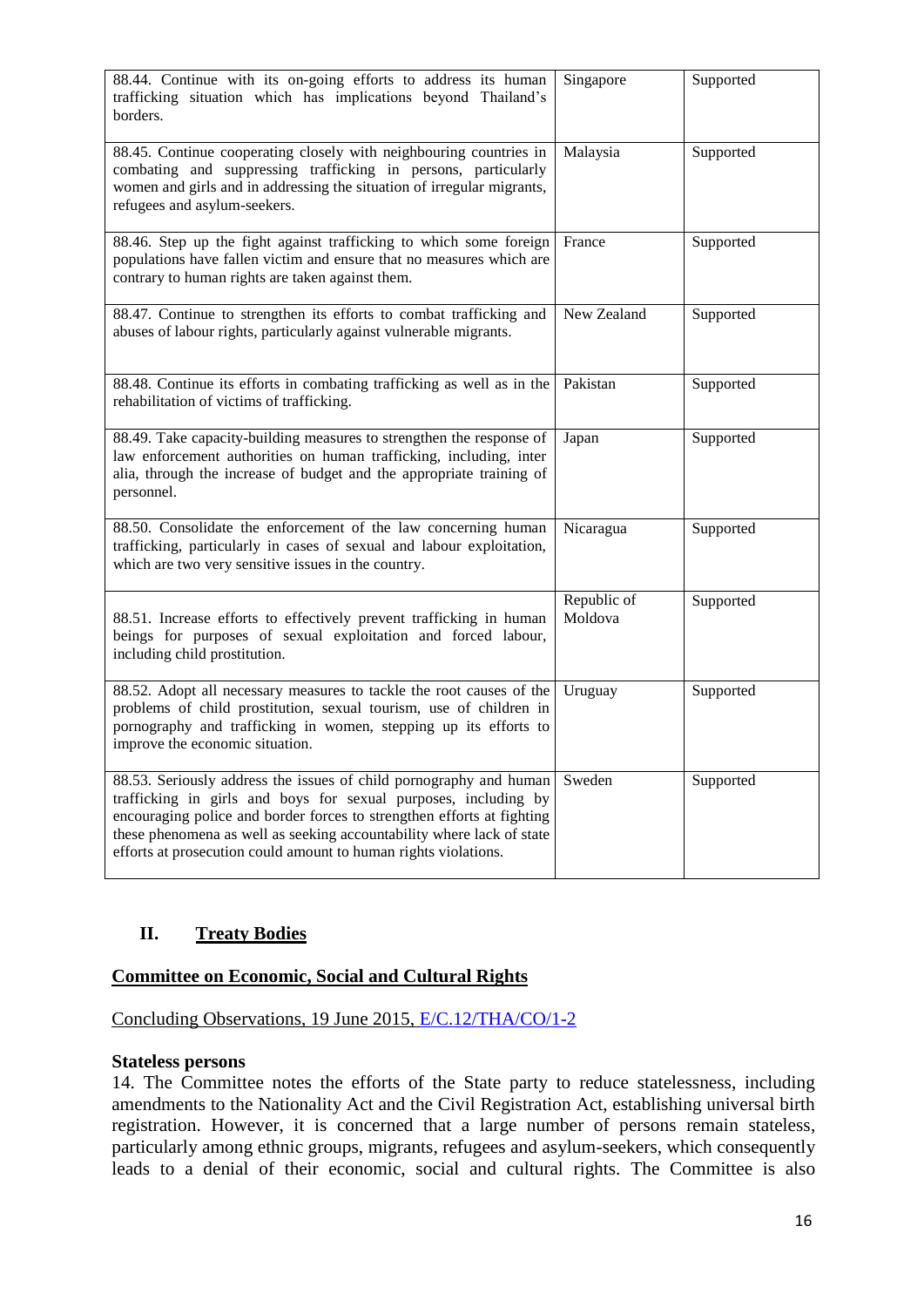concerned that a large number of births are not registered in practice and that gaps remain in the Nationality Act, including with regard to the right to nationality for children found abandoned (arts. 2, 9-10 and 12-14).

**The Committee recommends that the State party continue strengthening its measures to facilitate the naturalization and integration of stateless persons, including by addressing remaining gaps in the Nationality Act, as well as to ensure the enjoyment of their economic, social and cultural rights. It also recommends that the State party consider acceding to the 1954 Convention relating to the Status of Stateless Persons and the 1961 Convention on the Reduction of Statelessness.**

#### **Asylum-seekers and refugees**

15. While expressing appreciation of the State party's continued commitment to hosting a large number of refugees and migrants from neighbouring countries and its continued cooperation with the United Nations High Commissioner for Refugees (UNHCR), the Committee is concerned at the absence of an overall legal framework protecting the rights of asylum-seekers and refugees and lack of a formal national refugee status determination procedure, which hinders the full enjoyment of their economic, social and cultural rights (art. 2).

**The Committee urges the State party to adapt its legal framework with a view to ensuring due protection of asylum-seekers and refugees in line with its international obligations and the full enjoyment of their economic, social and cultural rights. The Committee encourages the State party to re-examine its position with regard to the 1951 Convention relating to the Status of Refugees and the 1967 Protocol thereto and continue its cooperation with the UNHCR in this regard.** 

16. The Committee is concerned at reports that migrants and refugees, in particular Rohingyas, were left without access to emergency assistance after being denied the possibility to disembark their vessels, leaving them stranded at sea (arts. 2 and 10).

**The Committee calls on the State party to redouble its efforts, including through strengthened international and regional cooperation, to ensure that the economic, social and cultural rights, including access to water, food and medical assistance, of all migrants and refugees arriving on boats are protected and to stop boat 'push-backs'. The State party should also engage with other countries in the region, as well as UNHCR, the Office of the High Commissioner for Human Rights and other international institutions to address the root causes of migrant and refugee flows.**

#### **Trafficking in persons**

26. While noting the measures taken to combat trafficking in persons, the Committee is concerned at the persistence of trafficking in persons, including women and children, for purposes of sexual exploitation and forced labour in the State party. The Committee is particularly concerned at the limited identification of victims of trafficking by law enforcement officers (art. 10).

**The Committee recommends that the State party intensify its efforts to prevent and combat human trafficking, including of women and children, for purposes of sexual exploitation and forced labour, inter alia, by ensuring adequate training of law enforcement officers and the judiciary, with a view to improving early identification of victims. In that regard, the Committee calls on the State party to fully implement the**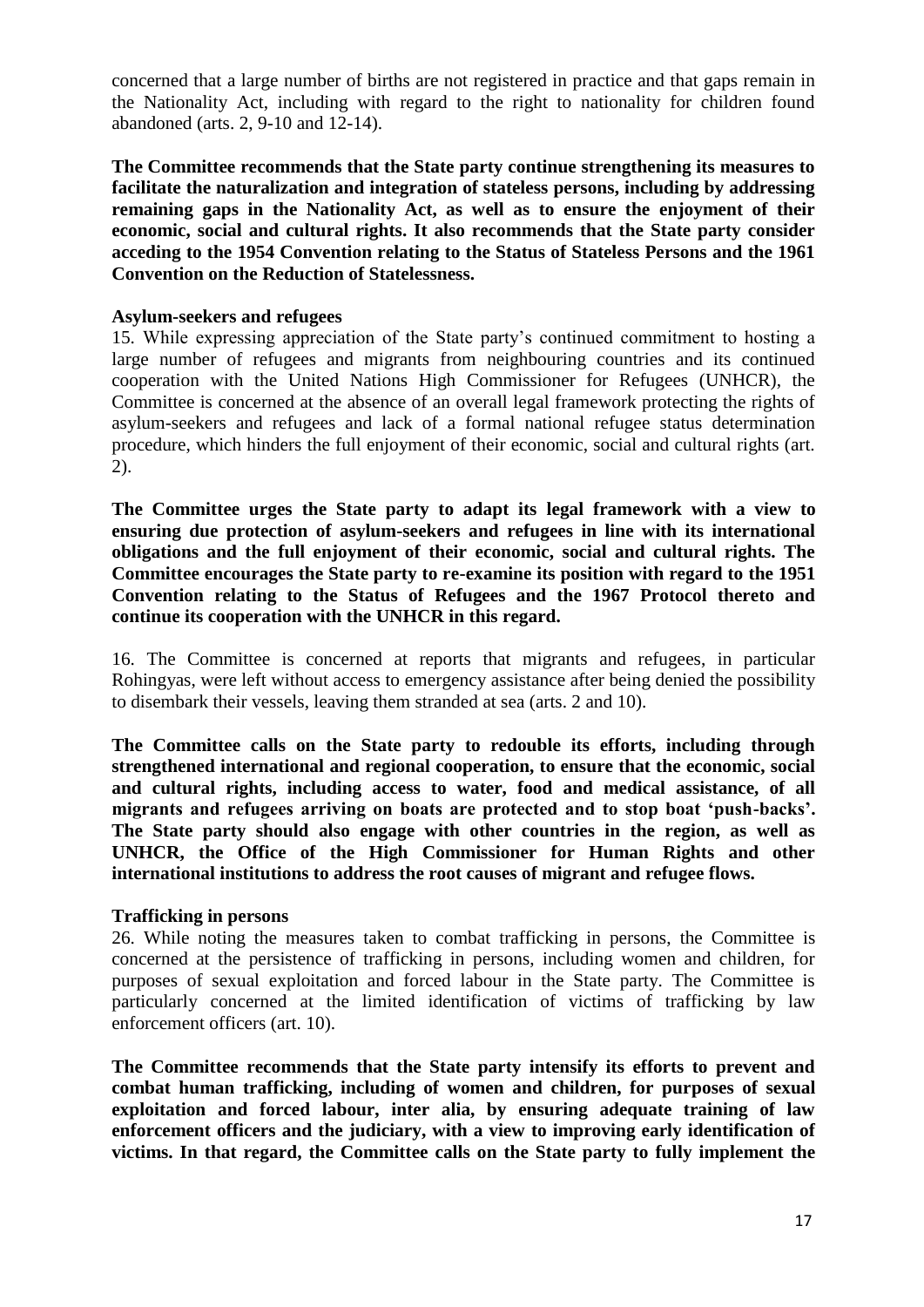#### **recommendations of the Special Rapporteur on trafficking in persons, especially women and children, contained in the report of her mission to Thailand (A/HRC/20/18/Add.2).**

#### **Living conditions in detention centres**

28. The Committee expresses concern at substandard living conditions and excessive overcrowding in detention centres, including immigration detention centres. It is particularly concerned at reports that asylum-seekers, refugees and migrants suffer from malnutrition and lack of health care, as a result of lengthy and, in some cases, indefinite immigration detention (arts. 2, 11 and 12).

#### **The Committee recommends that the State party:**

**(a) Increase its efforts to remedy prison overcrowding, in particular by instituting alternatives to custodial sentences;**

**(b) Ensure that asylum-seekers, refugees and migrants be detained only when absolutely necessary and that the time of detention is limited to a strict minimum; and**

**(c) Ensure adequate living conditions in detention centres, provide adequate access to health care, including reproductive and sexual health, and combat malnutrition by increasing the resources allocated to this end, including through international cooperation and assistance.**

# **Right to health**

29. The Committee notes the achievement of the State party in implementing its universal health care scheme since 2002. However, the Committee is concerned that the scheme does not adequately cover disadvantaged and marginalized individuals and groups, including persons with disabilities and persons living in remote rural areas. It is further concerned that stateless persons, migrants, asylum-seekers and refugees still face obstacles in accessing basic health care services. The Committee is also concerned that the quality of health care is negatively affected by overcrowding in provincial hospitals, as recognized by the State party (art. 12).

**The Committee recommends that the State party intensify its efforts to address the remaining obstacles in access to the universal health care scheme, in particular for disadvantaged and marginalized individuals and groups, and ensure good quality health care.**

#### **Right to education**

33. The Committee notes the adoption in 2009 of the 15-year free education programme for all. However, the Committee is concerned at the overall low quality of education, the significant upper secondary school dropout rates and remaining obstacles in access to education for certain groups, including children with disabilities, ethnic groups and children living in remote rural areas, as well as for stateless children, children of asylum-seekers, refugees and migrants. The Committee is also concerned that despite pilot projects being carried out, access to bi-lingual education for ethnic groups remains limited in the State party (arts. 13 and 14).

**The Committee recommends that the State party step up its efforts to ensure that all children under its jurisdiction effectively have access to free basic primary education. The State party should also address the causes for school dropout and improve the overall quality of education, including by ensuring that teachers are well-trained and**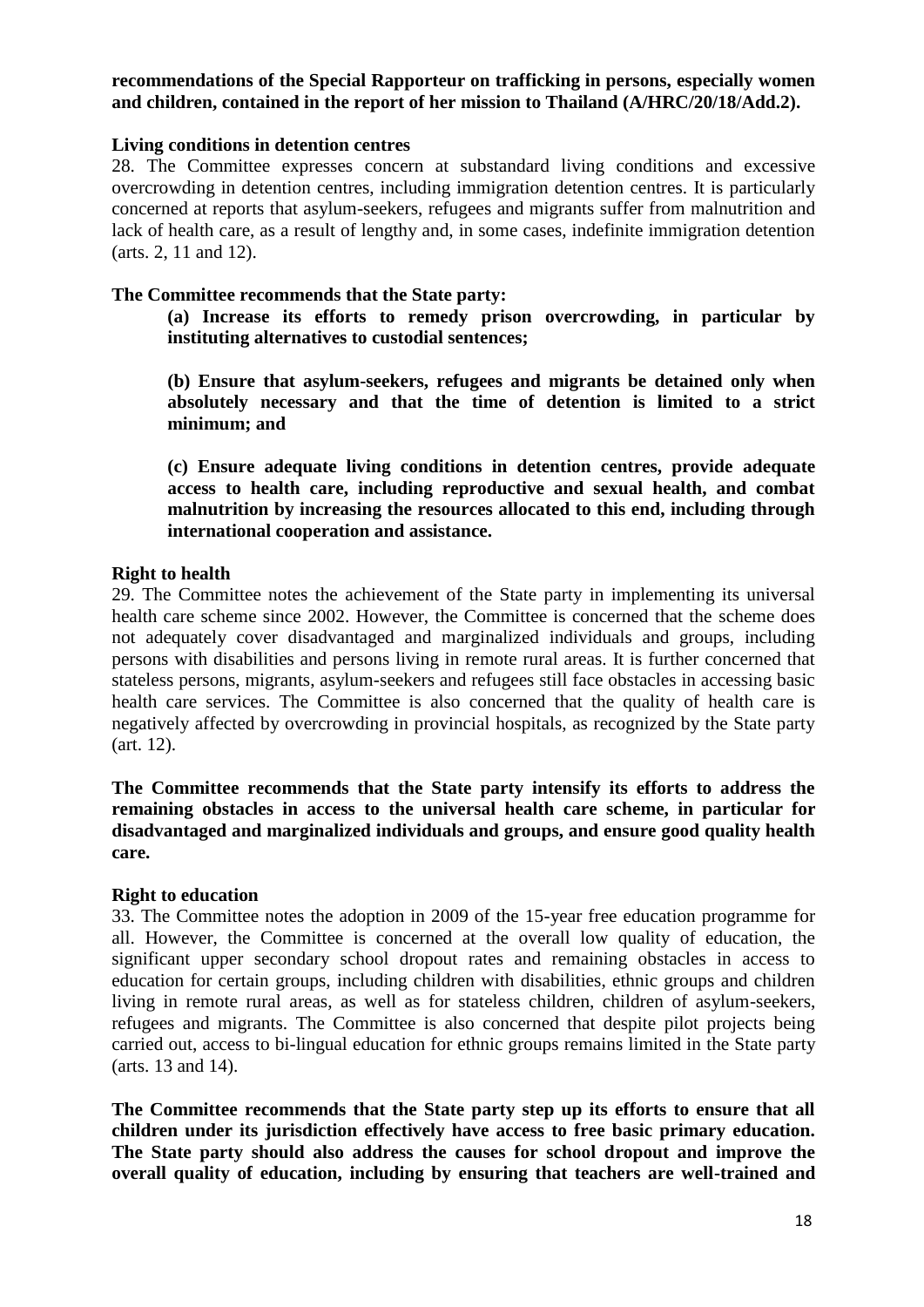**fully qualified. Moreover, the Committee encourages the State party to increase its efforts to provide bi-lingual education from the early years and continue to facilitate, including through allocating necessary resources, community-based education programmes in line with the cultures of ethnic groups.**

# **Committee against Torture**

# Concluding Observations, 20 June 2014, [CAT/C/THA/CO/1](http://docstore.ohchr.org/SelfServices/FilesHandler.ashx?enc=6QkG1d%2fPPRiCAqhKb7yhsk2oy72JlefPnicA9mLXtq%2b9%2f5hbXwg%2b5JWNDr0RdTusMRgzu6yegqVTu8QgwbPcc9dIir1Tfe5g9kMOTJykFvZmYIG7TVsYdYCm2OgOMRJK)

# **Trafficking**

17. While noting the efforts made by the State party to prevent and combat trafficking in persons, including the adoption of the Human Trafficking Prevention and Suppression Act, in 2008, the Committee is concerned at the numerous reports of trafficking in persons for the purpose of sexual exploitation or forced labour. The Committee shares the concerns raised by the Special Rapporteur on trafficking in persons, especially women and children, with regard to such issues as the lack of capacity and willingness of law enforcement authorities to properly identify trafficked persons, the arrest, detention and summary deportation of trafficked persons, the lack of adequate support for the recovery of trafficked persons in shelters and the low rate of prosecution and delays in prosecuting trafficking cases (arts. 2, 12, 13 and 16).

**The State party should intensify its efforts to prevent and combat trafficking in persons, by providing protection for victims, including shelters and psychosocial assistance and by conducting prompt, impartial investigation of trafficking with a view to prosecuting and punishing perpetrators with penalties appropriate to the nature of their crimes. The Committee encourages the State party to take all necessary measures to fully implement the recommendations contained in the report of the Special Rapporteur on trafficking in persons, especially women and children, on her mission to Thailand (A/HRC/20/18/Add.2, para. 77).**

#### **Non-refoulement**

20. While welcoming the State party's continued commitment to hosting refugees in need of international protection on its territory, the Committee is concerned at reports of refoulement of asylum seekers, as well as the absence of a national legal framework regulating expulsion, refoulement and extradition, consistent with the requirements of article 3 of the Convention. Moreover, noting the information about the State party's effort to provide humanitarian assistance to Rohingya refugees coming into the State party, the Committee expresses concern at reports of some potential refugees being turned back at sea. It also regrets the lack of information on the number of cases of refoulement, extradition and expulsion carried out and on the number of instances and types of cases for which the State party has offered and/or accepted diplomatic assurances or guarantees. (art. 3)

**The Committee recommends that the State party adopt appropriate legislation and procedures to comply with the principle of non-refoulement and to protect refugees and asylum seekers, in line with article 3 of the Convention, in particular by:** 

**(a) Amending the Immigration Act and establishing a national asylum system to provide the legal framework required to address the situation of refugees and asylum seekers. Moreover, the State party should take the necessary measures, in cooperation with the United Nations High Commissioner for Refugees (UNHCR), to review its procedures for determining refugee status;**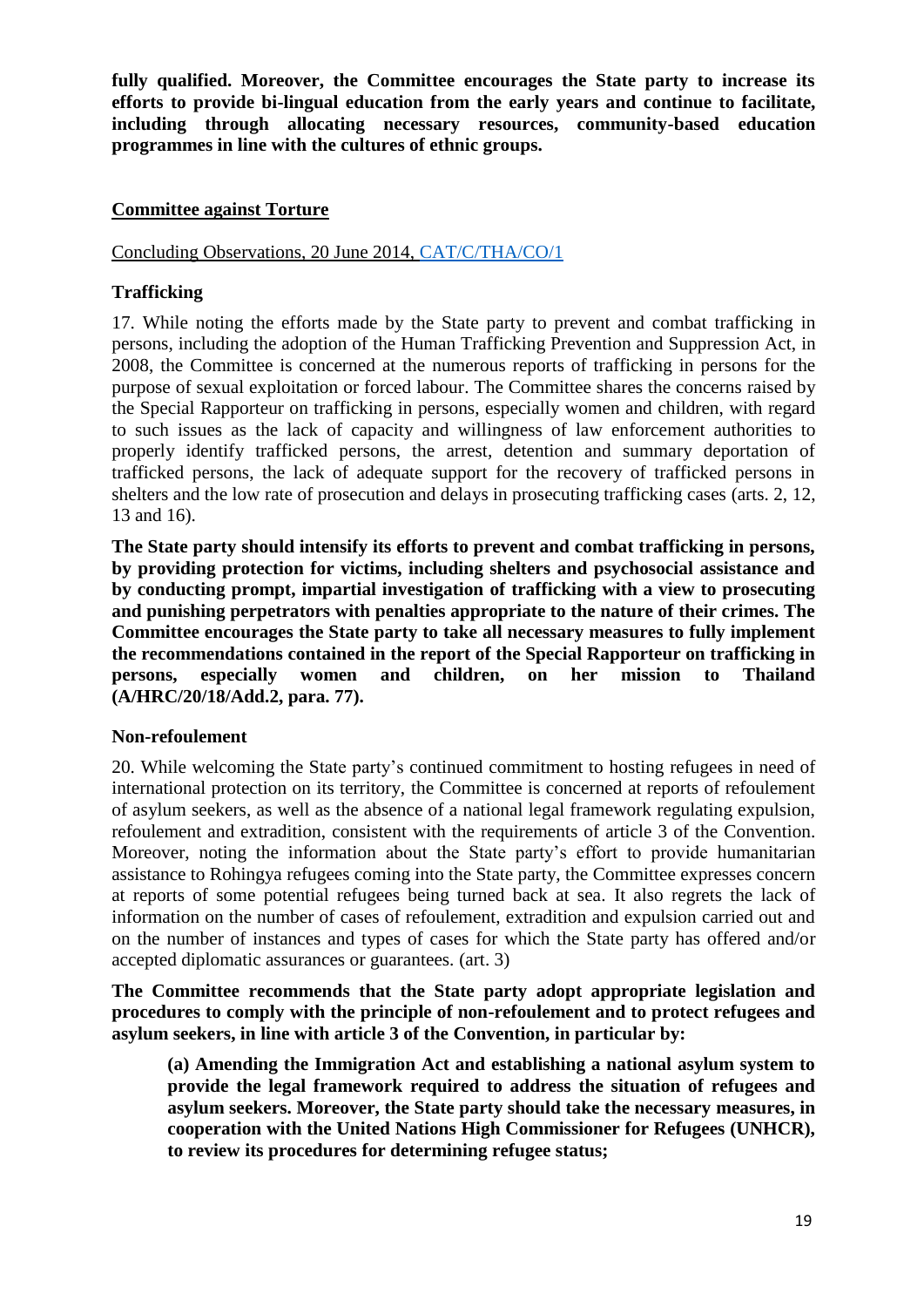**(b) Providing protection and rehabilitation support to victims rescued from human smugglers' camps in southern Thailand and defining the temporary protection regime and related rights granted to Rohingya refugees and stateless persons, including protection from refoulement;**

**(c) Acceding to the 1951 Convention relating to the Status of Refugees and its 1967 Protocol.** 

# **Immigration detention**

21. The Committee is concerned at the use of lengthy and, in some cases, indefinite detention in immigration detention centres for asylum seekers and migrants who enter the State party undocumented, as well as at the lack of an independent and systematic review of such detention decisions and the restrictive use of alternatives to detention for asylum seekers (arts. 3, 11 and 16).

**The State party should review its detention policy with regard to asylum seekers and give priority to alternatives to detention. The State party should end indefinite detention for asylum seekers and migrants and guarantee them access to independent, qualified and free legal advice and representation, in order to ensure that persons in need of international protection are duly recognized and refoulement is prevented.**

# **Conditions of detention**

22. While acknowledging that the State party has taken a number of measures to improve conditions in detention centres, including the allocation of additional resources to improve the situation of the immigration detention facilities in Songkhla province, the Committee remains seriously concerned at the extremely high levels of overcrowding and harsh conditions prevailing in detention facilities, including immigration detention centres. Such conditions include insufficient ventilation and lighting, poor sanitation and hygiene facilities and inadequate access to health care. The Committee expresses its concern at reports that the lack of medical care has contributed to the spread of diseases and deaths in custody, as in the cases of Rohingya and the Lao Hmong in immigration detention centres, which were raised by the Special Rapporteur on the question of torture and the Special Rapporteur on the right of everyone to the enjoyment of the highest attainable standard of physical and mental health. Reports before the Committee indicate incidents of continuing violence in detention, including sexual violence by prison guards or other prisoners with the acquiescence of the authorities. The Committee also regrets the lack of information about the so-called "white prison" policy, which is alleged to result in further restrictions on the rights and freedom of detainees (arts. 11 and 16).

# **The State party should strengthen its efforts to improve prison conditions in order to end any cruel, inhuman or degrading treatment or punishment, in particular by:**

**(a) Taking all necessary measures to remedy the high rate of prison overcrowding, in particular by instituting alternatives to custodial sentences, in accordance with the United Nations Standard Minimum Rules for Non-custodial Measures (the Tokyo Rules) and the United Nations Rules for the Treatment of Women Prisoners and Non-custodial Measures for Women Offenders (the Bangkok Rules);**

**(b) Ensuring the basic needs of persons deprived of their liberty with regard to sanitation, medical care, food and water. The State party should consider transferring responsibility for health issues in prisons from the Department of Corrections to the Ministry of Health;**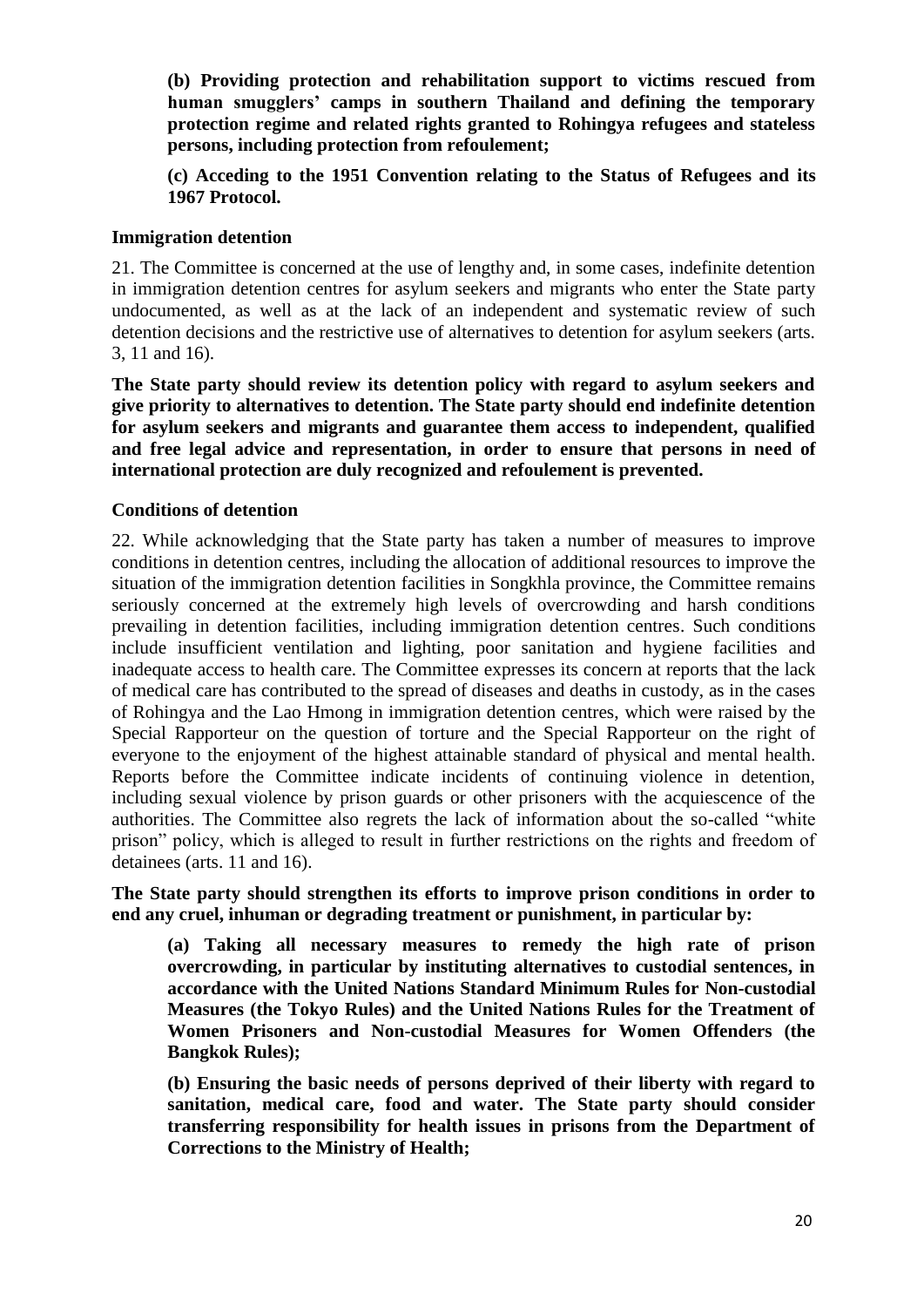**(c) Taking measures to prevent violence in prison and to investigate all such incidents in order that the suspected perpetrators may be brought to trial and victims may be protected.**

#### **Committee on the Elimination of Racial Discrimination**

Concluding Observations, 15 November 2012, [CERD/C/THA/CO/1-3](http://docstore.ohchr.org/SelfServices/FilesHandler.ashx?enc=6QkG1d%2fPPRiCAqhKb7yhsgLiCJ2mefI3CDJnlaognF25OFZV1wJUaYBX%2fVdP%2bK73vVgtZyes%2bbee2OVtuZ1DfjwX7VfIquzN%2bxK%2fP9VxvAOeUcBbTbhd3pDLXmnszhKn)

#### **Access to citizenship**

14. While welcoming the setting of the target of granting of legal status to about 300,000 persons within a time frame of three years and measures such as the adoption of the 2008 Civil Registration Act (No. 2), the Committee is nevertheless concerned at the large number of persons in the State party eligible for citizenship but who are currently stateless. The Committee is further concerned at the subsequent denial of their civil and political rights as well as economic and social rights. Moreover, while noting that the State party's legislation allows for the registration of all persons born in the State party, the Committee remains concerned that a large number of births, particularly among ethnic groups and migrants, are not registered. The Committee reminds the State party that lack of birth registration is a contributing factor to statelessness (art. 5 (d)).

**The Committee urges the State party to take effective measures to address the obstacles encountered in the acquisition of citizenship by those who qualify for it, including with regard to obtaining the required documentation from local authorities. Bearing in mind its general recommendation No. 30 (2004) on discrimination against non-citizens, the Committee also recommends that the State party strengthen its effort s to facilitate the registration of births, including by allowing late registration as well as registration through the health - care system. The Committee further encourages the State party to accede to the 1954 Convention relating to the Status of Stateless Persons and the 1961 Convention on the Reduction of Statelessness.**

#### **Human trafficking**

24. The Committee notes the information provided by the delegation on measures adopted by the State party to combat trafficking in human beings, but regrets the lack of information on the impact of these measures (art. 5 (e)).

**The Committee requests the State party to provide in its next periodic report information on the impact of measures taken on the incidence of human trafficking, on how such measures address the root causes of trafficking, and on the prosecution of cases of trafficking .**

#### **Asylum seekers and refugees**

25. While welcoming the State party's generosity in hosting a large number of refugees from neighbouring countries, the Committee is concerned that the State party's enactments, including the Provincial Admission Board screening procedures as well as those under the national Immigration Act, fall short of international standards for the protection and treatment of refugees and asylum seekers. Moreover, noting the information provided during the dialogue according to which humanitarian assistance is provided to Rohingyas coming into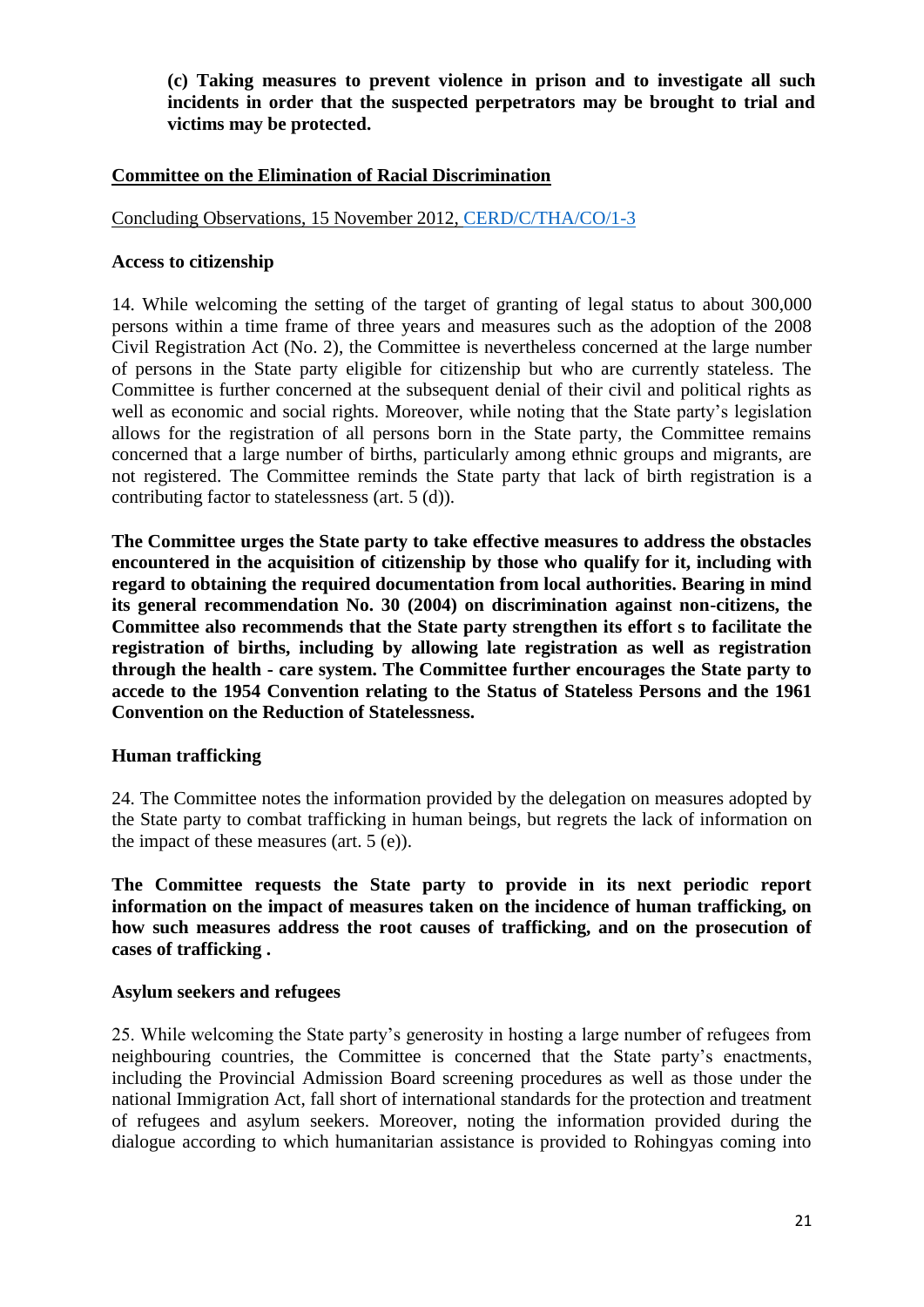the State party, the Committee expresses concern at reports of members of the group being turned back to sea (arts. 1 and 2).

**The Committee recommends that the State party adopt appropriate legislation and procedures for the protection of refugees and asylum seekers, in line with international human rights standards. The Committee also urges the State party to take measures to prevent any further expulsion of Rohingyas seeking asylum, and to give them access to the United Nations High Commissioner for Refugees and registration through the Provincial Admission Board mechanism. Furthermore, the Committee encourages the State party to pursue the universal periodic review commitment to review its position on the 1951 Convention relating to the Status of Refugees and the 1967 Protocol thereto.**

# **Committee on the Rights of the Child**

#### Concluding Observations, 17 February 2012, [CRC/C/THA/CO/3-4](http://docstore.ohchr.org/SelfServices/FilesHandler.ashx?enc=6QkG1d%2fPPRiCAqhKb7yhsuFzYqZXISqHtU6t9n3VzIPL%2bau1egCFr1wT8QaGayueQj3nZvxvYFH8XMo3u6ualVwoKco0ZN%2fMkEB%2f4v5%2fUVeaOktmHQL121Xy664cFf%2bM)

#### **Name and nationality / Preservation of identity**

41. The Committee welcomes the Nationality Act of 2008 which provided for remedies for those whose nationality was revoked in 1972, including their children, and for naturalization for specific categories of persons including children in foster care and adopted children as well as children of illegal immigrants born in Thailand before 1992. While noting efforts of the State party to reach bilateral agreements with neighbouring countries, the Committee nevertheless remains concerned that a significant number of people including children, especially children of indigenous and minority groups, and children of migrant workers, refugees and asylum-seekers remain stateless or potentially stateless.

**42. The Committee urges the State party to further review and enact legislation in order to ensure that all children who are at risk of becoming stateless, including children belonging to the disadvantaged groups mentioned in paragraph 41, are provided with access to Thai nationality. The Committee recommends that the State party consider ratifying the 1954 Convention relating to the Status of Stateless Persons and its 19 67 Optional Protocol, and the 1961 Convention on the Reduction of Statelessness.** 

#### **Birth registration**

43. The Committee welcomes the Civil Registration Act of 2008 which provides late registration as well as numerous regulations, including on issuing registration cards to ethnic groups of highland people and abandoned infants. The Committee, however, is concerned that a considerable number of children, especially children living in poverty, children of indigenous groups and migrants remain unregistered. It also remains concerned that the State party maintains a penalty, however low it might be, for late registration of children.

**44. The Committee recommends that the State party take measures to ensure birth registration for all children born on its territory especially those who are not registered due to the economic status of their parents, ethnicity and immigration status. It also recommends that the State party carry out public education programmes, including campaigns to provide birth registration to those children already born in the territory of the State party but remain unregistered, as well as remove any monetary penalties for late registrations and take alternative measures to ensure timely registration of newborn children.**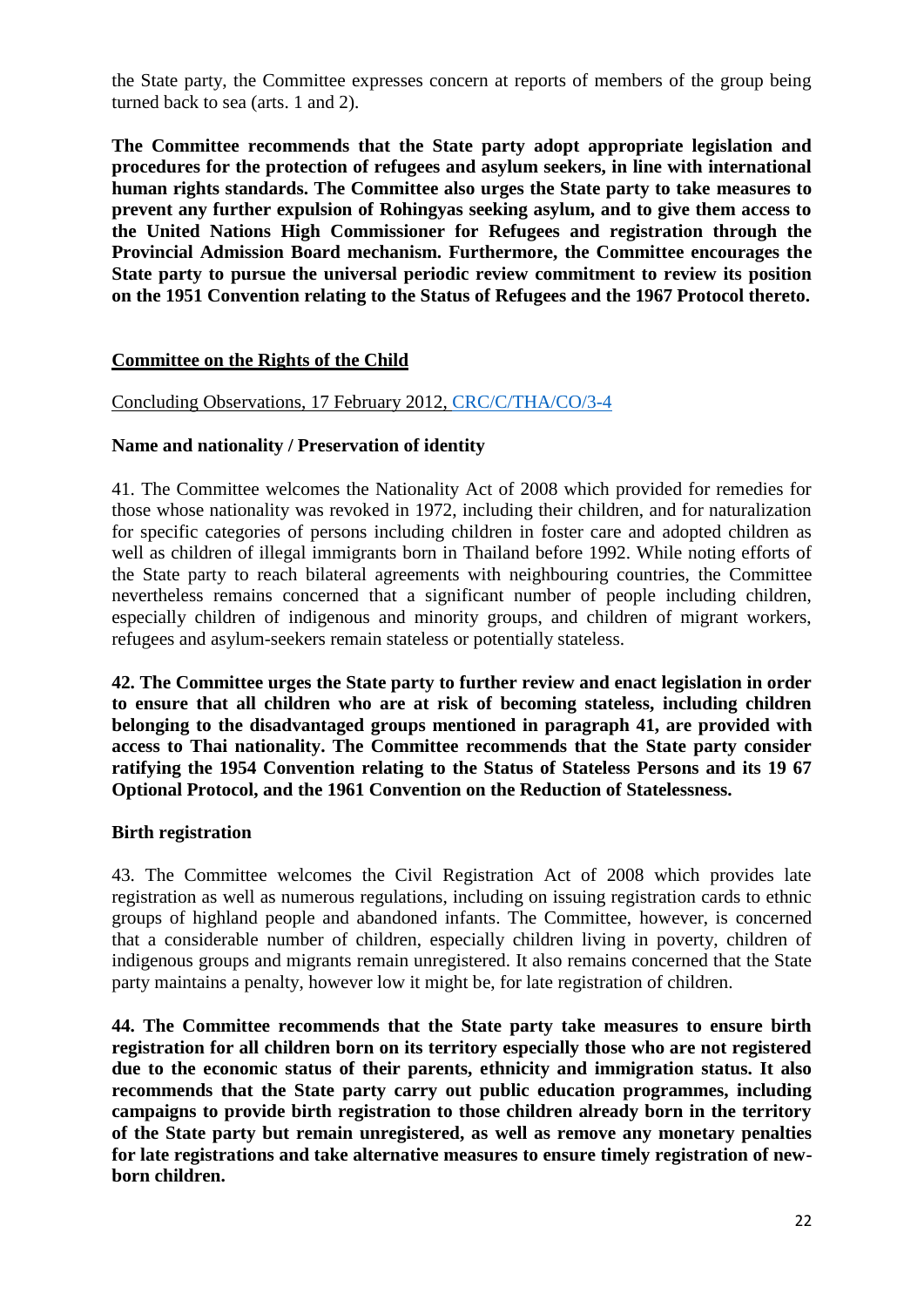#### **Asylum-seeking and refugee children**

70. While noting the State party information on the provision of some welfare services, the Committee is concerned about the reported inadequate conditions in the camps with temporary refugees (so-called "external displaced persons"), and that the refugees and asylum-seekers outside of the camps and in urban areas are deemed to be illegal and are subject to arrest, detention and/or deportation for unlawful entry and/or unlawful stay. Furthermore, the Committee is concerned that the State party has not registered the newly arrived asylum-seekers since 2009, as stated by the State party's delegation.

**71. The Committee urges the State party to take all necessary measures to improve the conditions in camps for temporary refugees by providing the m with adequate basic needs. The Committee also recommends that the State party renew its registration of newly arrived asylum - seekers in order to keep account of their possible needs. Furthermore, the Committee recommends that the State party treat the asylum seekers and refugees according to their status and do not subject them to detention or deportations to a country where their lives might be in danger. In this regard, the Committee encourages the State party to seek technical assistance from the Office of the United Nations High Commissioner for Refugees (UNHCR). The Committee also recommends that the State party ratify the 1951 Convention relating to the Status of Refugees and its 1967 Protocol and establish a national legal and institutional framework for protection of refugees.**

#### **Sexual exploitation and abuse**

76. The Committee welcomes the Amendments to the Penal Code (Nos. 19 and 20) of 2007 establishing punishments for the crime of rape based on the age of the victim. It is, however, seriously concerned about widespread sexual exploitation and abuse of children, boys and girls, within the State party. It is further concerned about the lack of protection of child victims from perpetrators, especially in the family, a concern which is reinforced by the long duration of investigations and proceedings in criminal cases on sexual abuse. The Committee is also concerned at the increase of trafficking of foreign children from neighbouring countries into Thailand for sexual exploitation, contributing to the large child sex tourism industry in the country, while Thai children are often trafficked to foreign countries for sexual exploitation. Furthermore, the Committee expresses concern that children are trafficked internally within the country, especially children of poor families, undocumented migrants and ethnic minorities.

# **77. In light of its general comment No. 13 (2011), the Committee urges the State party to:**

**(a) Continue its efforts to raise awareness of the public and strengthen early detection and prevention mechanisms and ensure full protection for all children victims of sexual exploitation and abuse, including in the family and outside;**

**(b) Take the necessary measures to reduce the duration of investigation and proceedings in criminal cases regarding sexual abuse of children and ensure appropriate protection of child victims from perpetrators;**

**(c) Conduct comprehensive research on the root causes, nature and extent of sexual exploitation and abuse of boy and girl children in all settings, involving both Thai and foreign children in the State party, and provide data on the number of complaints, investigations and prosecutions conducted in this regard;**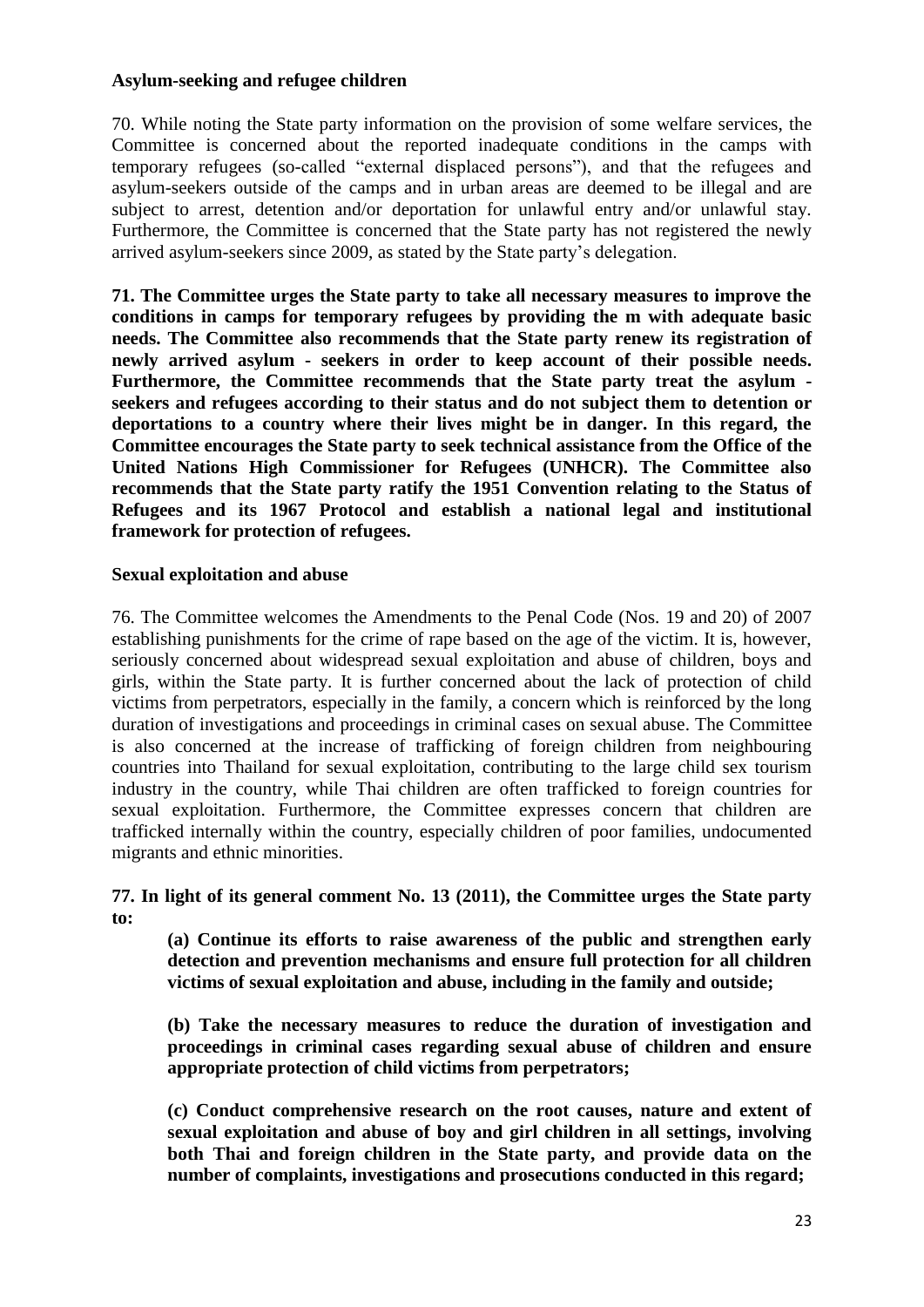**(d) In doing so, the Committee recommends that the State p arty implement its recommendations under the Optional Protocol on the sale of children, child prostitution and child pornography (CRC/C/OPSC/THA/CO/1) as well as the recommendations of t he Special Rapporteur on trafficking in persons, especially women and children, after her visit to the State party in August 2011. The Committee also recommends that the State party take into account the outcome documents adopted at the 1996, 2001 and 2008 World Congresses against Sexual Exploitation of Children held, respectively, in Stockholm, Yokohama and Rio de Janeiro.** 

#### **Committee on the Rights of the Child**

Concluding Observations, *Optional Protocol to the Convention on the Rights of the Child on the involvement of children in armed conflict*, 21 February 2012, [CRC/C/OPAC/THA/CO/1](http://docstore.ohchr.org/SelfServices/FilesHandler.ashx?enc=6QkG1d%2fPPRiCAqhKb7yhsq3bGBgj7nnUgqOo%2fynBtO%2fbqHU0lAzjJxUD%2b35X94f0b56KIFKYBiWiGthmHtVm3FEL309%2b%2bPt3Hhu7QdvUK8nrQawQIFmtfHrEF%2fihm6tTR%2b2NnKDGaVQkRRjuZRG9BA%3d%3d)

#### **Measures adopted to protect the rights of child victims**

21.The Committee is concerned about the lack of the protection of asylum-seeking and refugee children (so called " externally displaced persons"), including former child soldiers, who live in official and unofficial camps in Thailand, as well as the lack of mechanisms for identifying former child soldiers among refugees/asylum-seekers. The Committee is also concerned that in the absence of adequate identification and protection measures, child soldiers who have escaped from Myanmar could be among the populations forcibly returned to Myanmar, where they can face re-recruitment and/or detention on charges of desertion. It is particularly concerned that children in the camps are at risk of recruitment and rerecruitment by non-State armed groups from Myanmar operating inside the Thai border.

**22. In light of its obligations under article 7 of the Optional Protocol, the Committee urges the State party:** 

**(a) To put in place a national system of data collection and registration of all asylum-seeking and refugee children under its jurisdiction;**

**(b) To establish an identification mechanism for children, including asylumseeking and refugee children, who have been or may have been involved in armed conflict abroad, and ensure that personnel responsible for such identification are trained on child rights, child protection and with interviewing skills;**

**(c) To provide children who have been or may have been involved in armed conflict with appropriate assistance for their physical and psychological recovery and their social reintegration;**

**(d) To immediately end any forcible returns of children who may have been, or are at risk of becoming victims of crimes under the Optional Protocol to their countries of origin;**

**(e) To prevent recruitment and re-recruitment of children by non- State armed groups from Myanmar in camps inside the Thai border;**

**(f) To seek technical assistance from United Nations High Commissioner for Refugees (UNHCR) and UNICEF in this regard.**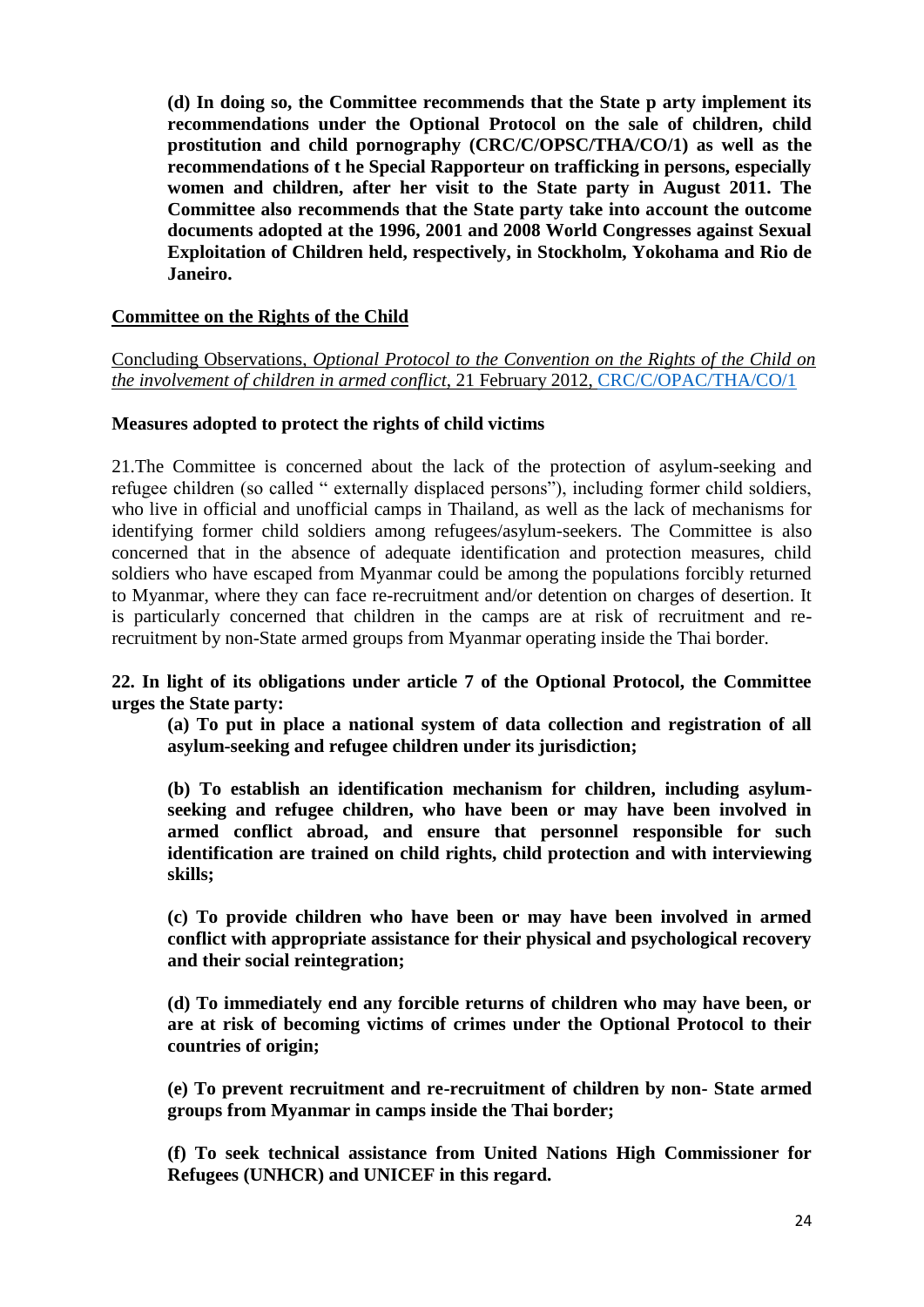# **Committee on the Rights of the Child**

Concluding Observations, *Optional Protocol to the Convention on the Rights of the Child on the sale of children, child prostitution and child pornography*, 21 February 2012, [CRC/C/OPSC/THA/CO/1](http://docstore.ohchr.org/SelfServices/FilesHandler.ashx?enc=6QkG1d%2fPPRiCAqhKb7yhsrHPiif0%2f1kumQo%2bD50%2f9nZTMtAm8bF5Ft5yStrHd%2fAEImi2n07Odi19AWyYfnpd%2bEBoHY6p%2bp8tG2XLLC5fhSub7Wo6XSHUEDiybwxWR3Tu3f8mqjv9EPXvUMh5gUAojw%3d%3d)

#### **Measures adopted to protect the rights and interests of child victims of offences prohibited under the Optional Protocol**

31. While noting that assistance to victims have been included in the Prevention and Suppression of Prostitution Act of 1996, the Measures in Prevention and Suppression of Trafficking in Women and Children of 1997 and the Anti-Trafficking in Persons Act of 2008, the Committee regrets the lack of information on measures taken to identify child victims of all offences prohibited under the Optional Protocol, and not only the victims of trafficking. It is further concerned that during the process of repatriation, child victims of trafficking are often held for very long periods of time against their will, which results in their providing false testimonies to the police in order to attain permission to leave shelters and return to their home countries. It is further concerned that despite the law which allows for early deposition of testimonies on video recordings, judges can be reluctant to accept such testimonies by child victims or witnesses and often request their physical presence in the court.

**32. The Committee recommends that the State party strengthen measures to protect the rights and interests of child victims of all offences under the Optional Protocol and, in particular:**

**(a) Establish mechanisms and procedures for the early identification of child victims of the offences under the Optional Protocol, including by establishing cooperation mechanisms between law enforcement agencies, relevant ministries and the Child Protection Committees;**

**(b) Ensure that children victims of trafficking are not subjected to long periods of time , waiting for their deportation;**

**(c) Strengthen laws to ensure that video recordings of testimonies by child victims or witnesses of offences under the Optional Protocol are always accepted as evidence.** 

#### **Recovery and reintegration of victims**

33. The Committee notes that the reintegration projects enumerated by the State party refer to projects funded by foreign donor agencies, the United Nations agencies and nongovernmental organizations. The Committee regrets lack of information on the State-run rehabilitation and reintegration programmes, and shelters for child victims. The Committee notes the State party's information that it has secured a fund for compensation for victims of trafficking, but it regrets the lack of information on cases where victims of trafficking and other offences under the Optional Protocol received compensation.

#### **34. The Committee urges the State party to:**

**(a) Strengthen the capacity of government agencies to ensure and coordinate assistance and support to children victims of offences under the Optional Protocol;**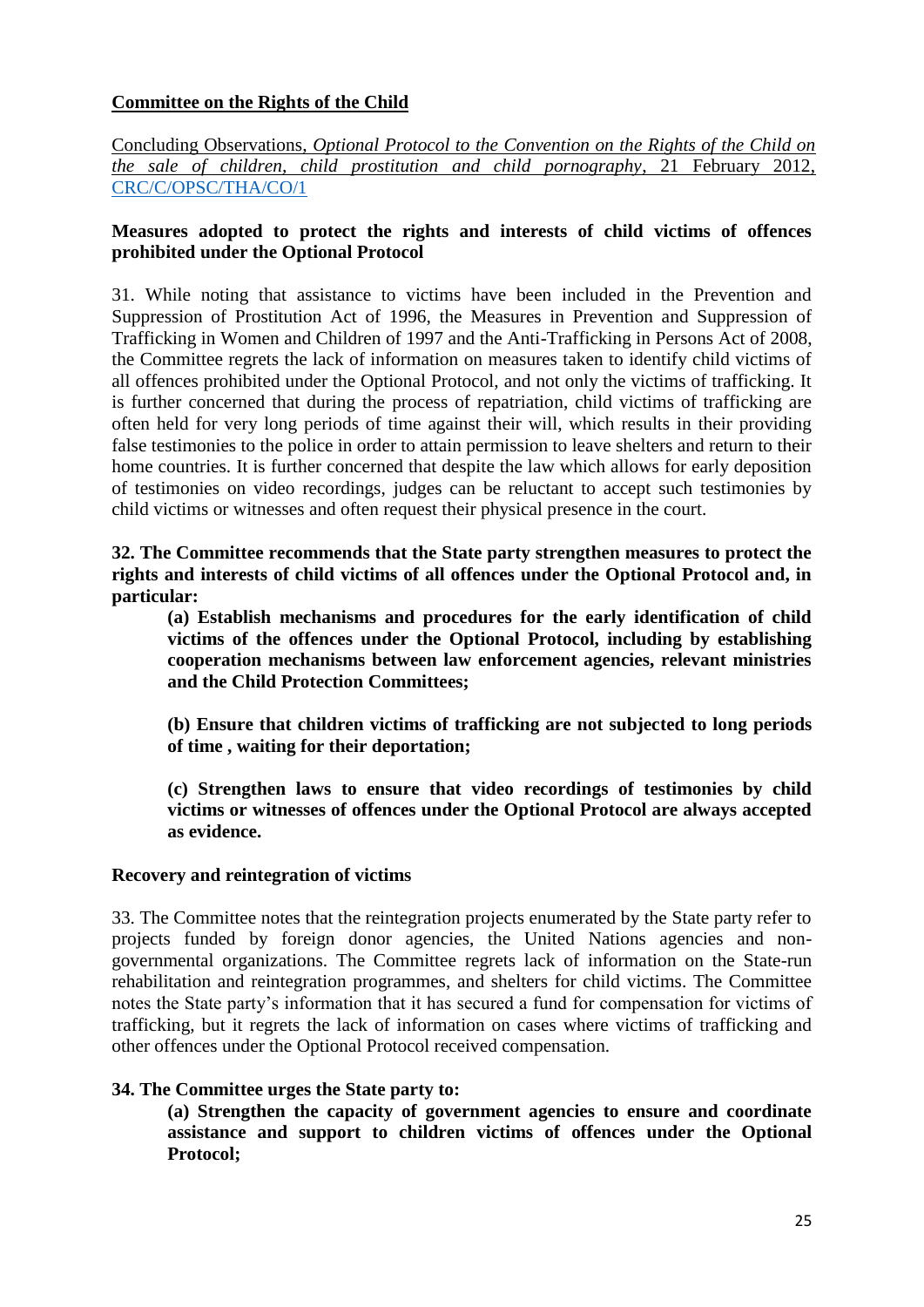**(b) Take all necessary measures to ensure that child victims of the offences under the Optional Protocol are provided with appropriate assistance, including for their full social reintegration and physical and psychological recovery;** 

**(c) Guarantee that all child victims have access to adequate procedures to seek, without discrimination, compensation for damages from those legally responsible, in accordance with article 9, paragraph 4, of the Optional Protocol, and establish a fund for compensation for victims, for those cases where they cannot obtain compensation from the perpetrator;** 

**(d) Seek technical assistance from UNICEF and the International Organization for Migration (IOM) in the implementation of these recommendations.**

# **III. Special Procedures Mandate Holders**

# **Report of the Special Rapporteur on trafficking in persons, especially women and children, 2 May 2012 [A/HRC/20/18/Add.2](http://daccess-dds-ny.un.org/doc/UNDOC/GEN/G12/133/48/PDF/G1213348.pdf?OpenElement)**

#### **77. On the basis of the above conclusions, the Special Rapporteur recommends that the Government of Thailand:**

(a) Ratify the Protocol to Prevent, Suppress and Punish Trafficking in Persons, Especially Women and Children, supplementing the United Nations Convention against Transnational Organized Crime, the International Convention on the Rights of All Migrant Workers and Members of Their Families and the recently adopted ILO Domestic Workers Convention, 2011 (No. 189);

(b) Develop and build capacity for systematic data collection, disaggregated by age and gender. There is a need to design human trafficking interventions on the basis of accurate data and evidence, as well as to closely monitor and evaluate their impact and effectiveness; (c) Ensure that the national policy has specific targets, performance indicators and timelines for implementation, as well as a mechanism that is able to review and evaluate implementation. Trafficked persons should be consulted and involved in designing, monitoring and evaluating policies, measures and activities aimed at combating trafficking in persons and protecting their human rights;

(d) Review existing domestic memorandums of understanding to ensure they are in line with the Anti-Trafficking in Persons Act and take steps to improve their implementation with a view to maximizing their contribution to ensuring that the rights of trafficked persons are protected, respected and enforced;

(e) Allocate sufficient financial and human resources to allow the Ministry of Social Development and Human Security to perform its functions, including those relating to coordination, effectively and efficiently; alternatively, streamline existing multidisciplinary bodies in order to reduce the demands for coordinating these bodies.

(f) Commit to large-scale capacity-building for all relevant public officials, including law enforcement, the marine police, naval and immigration officials, judges, prosecutors and labour inspectors, with special focus on increasing the knowledge and skills of front-line officials to identify, protect and assist trafficked persons. ASEAN training materials and resources for criminal justice agencies should be integrated into current systems and institutions. The existing checklist for identifying trafficked persons should be revised with more simple language, and relevant officials should be adequately trained in its use through case studies and examples. Such case studies and examples should also illustrate the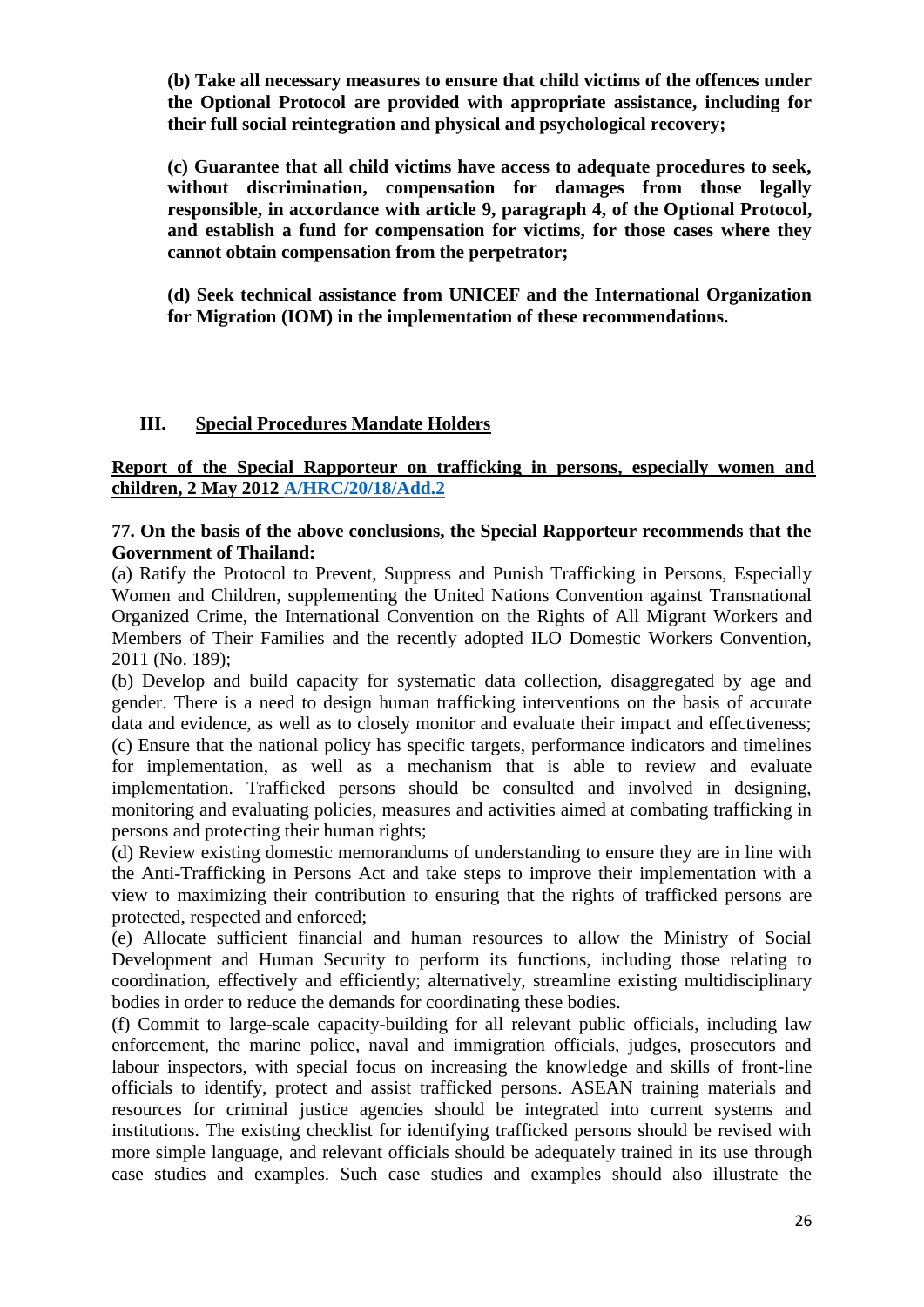differences between trafficking, migrant smuggling, illegal migration and prostitution, which are often confused;

(g) Strengthen the capacity of the Anti-Human Trafficking Division of the Royal Thai Police to undertake high-quality, ethical and effective investigations; and take steps to address problems within the Division, such as the current rotation policy, that prevent the accumulation of expertise and experience. The role of the Department for Special Investigations in investigating trafficking cases should be strengthened, and the Government should consider adding the Anti-Trafficking in Persons Act to the Department's mandated area of work, while establishing a clear and efficient division of labour with the Royal Thai Police;

(h) Strengthen the capacity of prosecutors to effectively prosecute trafficking cases with due attention to the rights of accused persons to a fair trial and the rights of victims/witnesses to protection and support; explore ways of enhancing cooperation between investigators and prosecutors in order to improve the criminal justice response; consider the introduction of a system to fast-track trafficking-related prosecutions in order to improve the trial process and reduce the burden on victims/witnesses; and consider the establishment of a specialist prosecutorial capacity aimed at delivering effective, coordinated and timely prosecution of cases of trafficking in persons;

(i) Further strengthen informal (police-to-police) cooperation with other countries with a view to improving the identification and protection of victims and the apprehension of suspects. The ASEAN Heads of Specialist Trafficking Units process is an important mechanism for such cooperation and should be actively supported. Thailand should also take the lead in promoting more effective legal cooperation arrangements (mutual legal assistance and extradition) with other countries in the area of trafficking in persons;

(j) Commit firmly to a policy of zero tolerance of trafficking-related corruption and complicity by public officials. The Government should prosecute and adequately punish offenders with a view to dissuade such practices;

(k) Extend protection under the Labour Protection Act to persons working in sectors known to often employ trafficked persons, such as agriculture, domestic work and fishing;

(l) Strengthen the role of labour inspectors in identifying trafficked persons in workplaces and preventing exploitative working conditions. Inspectors should be fully involved in the multidisciplinary team in detecting trafficking cases and protecting the labour rights of all workers;

(m) Specifically mandate the Marine Police to provisionally identify trafficked persons on fishing boats; initiate essential investigative and victim protection actions; and refer cases to the special units of the Royal Thai Police and/or the Department for Special Investigations, as appropriate. The Marine Police should be thoroughly trained on issues of trafficking in persons in the fishing industry and provided with adequate resources to carry out its mandate and ensure close cooperation with its counterparts in the Royal Thai Police and the Department for Special Investigations;

(n) Establish a national hotline dedicated to taking information on potential cases of trafficking. It should be staffed by personnel who are adequately trained in trafficking issues and able to speak languages commonly spoken by trafficked persons and those who are likely to be in contact with such persons, such as Cambodian, Laotian, Burmese and ethnic minority languages in Thailand and neighbouring countries;

(o) Ensure that the national referral mechanism is properly understood by all stakeholders, including law enforcement and the civil society organizations involved in Government antitrafficking initiatives;

(p) Ensure that raids and rescue operations are victim-centred and do not cause any discriminatory impact on victims and those who are not victims of trafficking. Upon being rescued, trafficked persons should be provided with information about their rights and appropriate counselling in a language they understand. Furthermore, in accordance with the